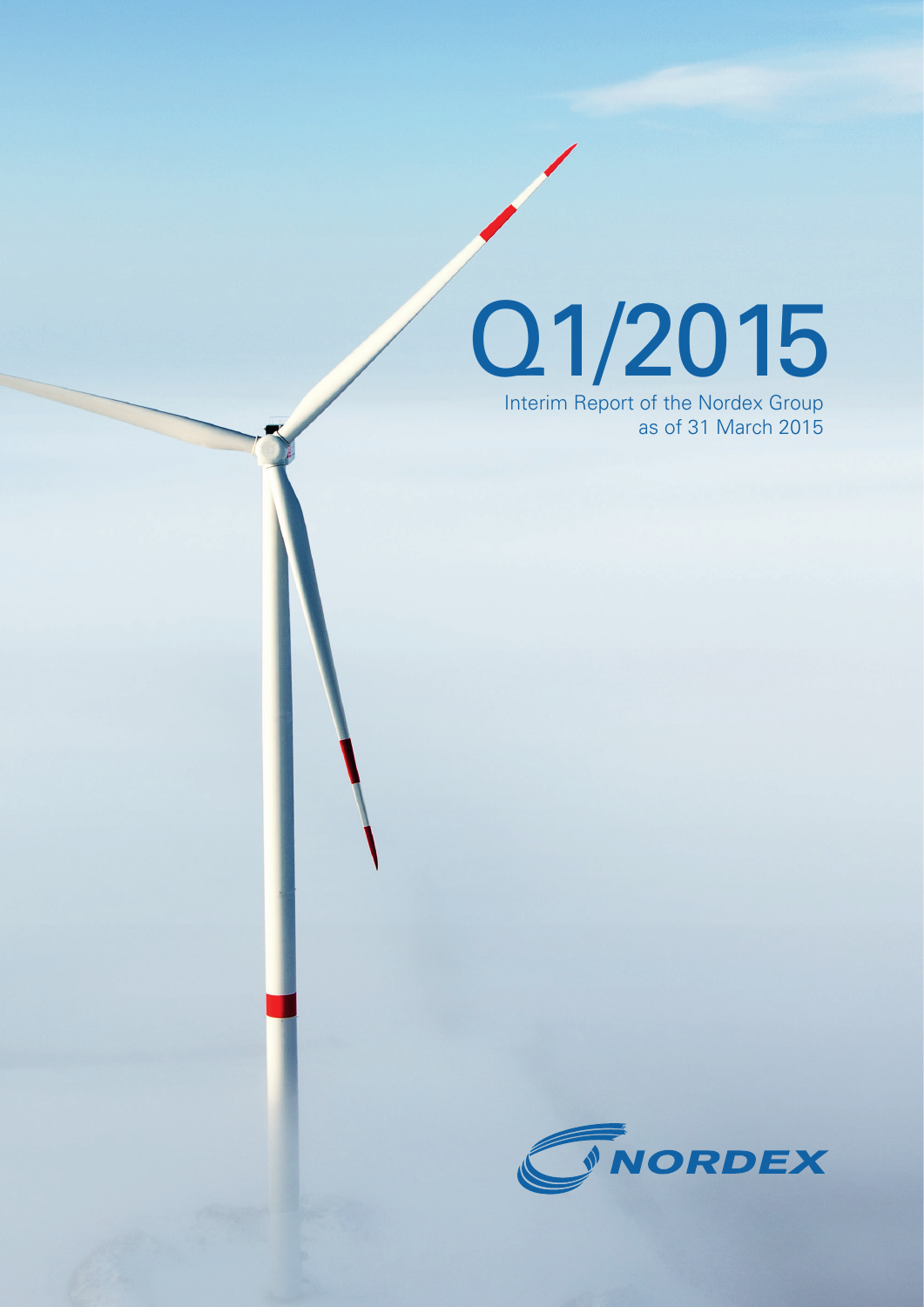

### **Contents**

- Key figures
- Letter to the shareholders
- The stock

#### **Interim consolidated management report as of 31 March 2015**

- 7 Economic conditions
- Business performance
- Results of operations and earnings
- Financial condition and net assets
- Capital spending
- Research and development
- Employees
- Risks and opportunities
- Outlook
- Events after the conclusion of the period under review

#### **Interim consolidated financial statements as of 31 March 2015**

- Consolidated balance sheet
- Consolidated income statement
- Consolidated statement of comprehensive income
- Consolidated cash flow statement
- Consolidated statement of changes in equity
- Notes on the interim consolidated financial statement
- Statement of changes in property, plant and equipment and intangible assets
- Group segment report
- I. General
- II. Notes on the balance sheet
- III. Notes on the income statement
- IV. Related parties disclosures
- V. Segment report
- 23 Shares held by members of the Supervisory Board and the Management Board
- Financial calendar/statutory disclosures/disclaimer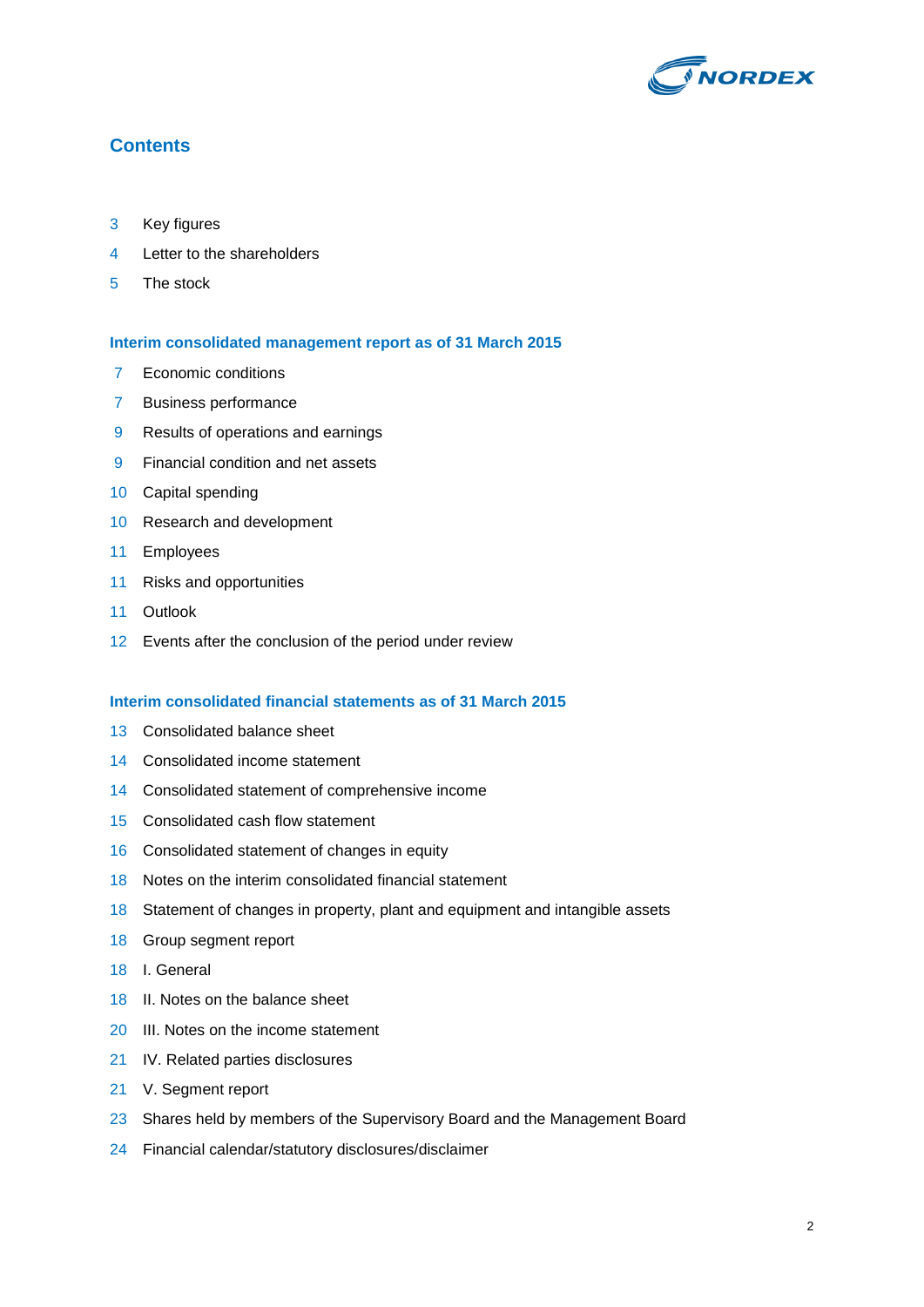

# **Key figures**

| <b>Earnings</b>         |                    | $01.01 -$  | $01.01 -$  |
|-------------------------|--------------------|------------|------------|
|                         |                    | 31.03.2015 | 31.03.2014 |
| <b>Sales</b>            | <b>EUR million</b> | 496.5      | 424.5      |
| Total revenues          | <b>EUR million</b> | 492.9      | 381.3      |
| <b>EBITDA</b>           | <b>EUR million</b> | 37.7       | 30.3       |
| <b>EBIT</b>             | <b>EUR million</b> | 24.8       | 21.1       |
| Cash flow*              | <b>EUR million</b> | 16.2       | 12.7       |
| Capital spending        | <b>EUR million</b> | 16.1       | 13.1       |
| Consolidated net profit | <b>EUR million</b> | 14.8       | 9.1        |
| Earnings per share**    | <b>EUR</b>         | 0.18       | 0.11       |
| <b>EBIT</b> margin      | %                  | 5.0        | 5.0        |

| <b>Balance sheet</b>  |             | 31.03.2015 | 31.03.2014 |
|-----------------------|-------------|------------|------------|
|                       |             |            |            |
| Total assets          | EUR million | 1,373.3    | 1,239.9    |
| Equity                | EUR million | 406.0      | 396.0      |
| Equity ratio          | $\%$        | 29.6       | 31.9       |
| Working capital ratio | $\%$        | $-4.8$     | $-2.3$     |

| <b>Employees</b>         |              | $01.01 -$  | $01.01 -$  |
|--------------------------|--------------|------------|------------|
|                          |              | 31.03.2015 | 31.03.2014 |
| <b>Employees</b>         | Ø            | 2,951      | 2,675      |
| Staff costs              | EUR million  | 44.8       | 38.6       |
| Sales per employee       | EUR thousand | 168.2      | 158.7      |
| Personnel expenses ratio | %            | 9.1        | 10.1       |

| <b>Company performance indicators</b> |             | $01.01 -$  | $01.01 -$  |
|---------------------------------------|-------------|------------|------------|
|                                       |             | 31.03.2015 | 31.03.2014 |
| Order intake                          | EUR million | 642.3      | 561.7      |
| Installed capacity                    | <b>MW</b>   | 240.2      | 321.4      |
| Foreign business                      | %           | 73.9       | 78.2       |

\*Change in cash and cash equivalents including fixed-term deposits

\*\*Undiluted on the basis of a weighted average of 80.882 million shares (2014: 73.529 million shares)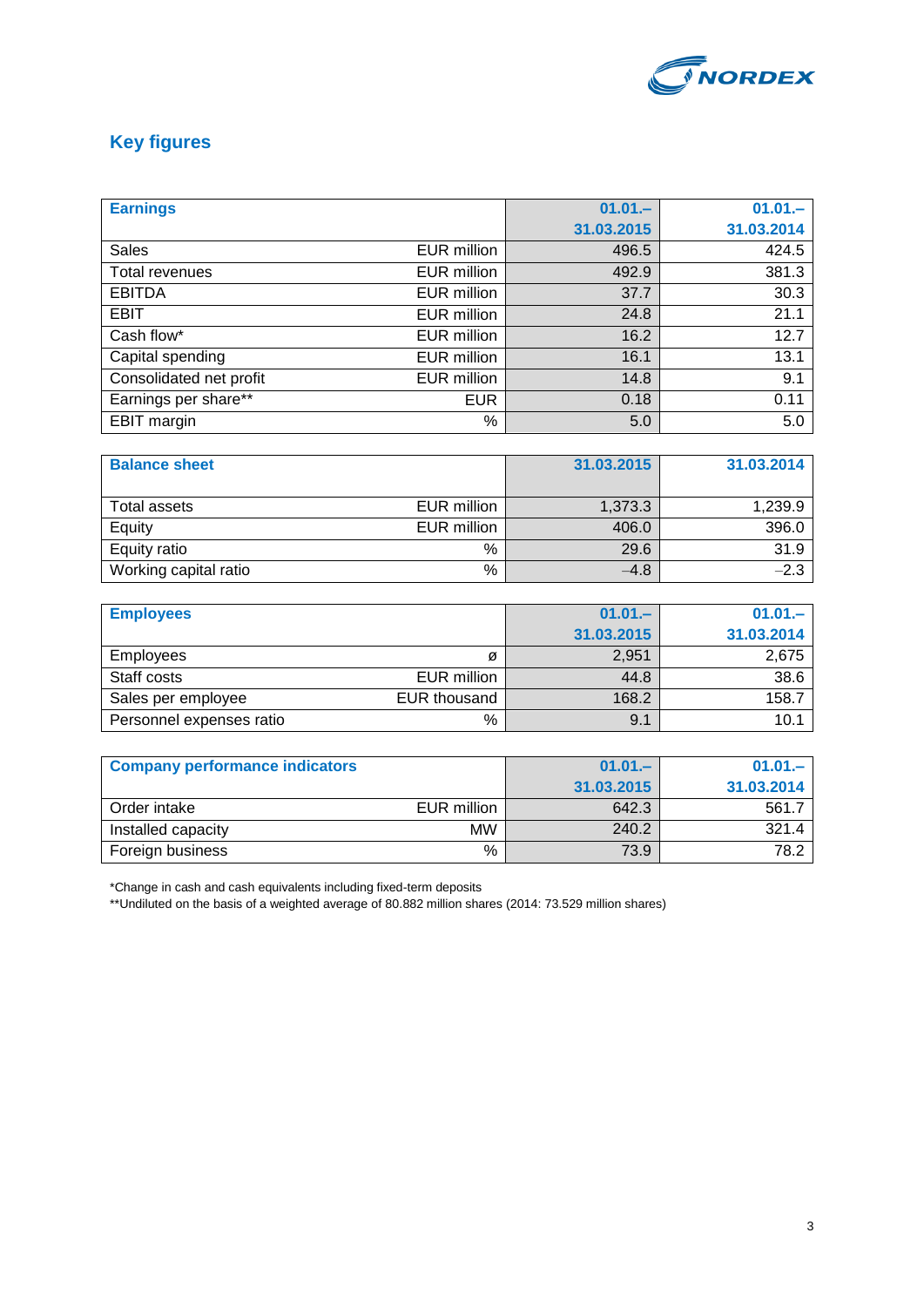

# Dear shareholders and business associates.

The wind power market is currently in a solid condition. The same is true of our company, with demand rising alongside sales and profit. And what is of decisive importance for our shareholders is the fact that this continued upbeat trend is also reflected in our cash flow.

What does this mean specifically, particularly with respect to our main performance indicators? Order intake rose by a double-digit rate again, causing order books to reach a peak of over EUR 1.6 billion and ensuring full capacity utilisation for our growing business. This anticipated and budgeted momentum is already evident in the first quarter of the year, during which our sales surged by 17%. The resulting economies of scale, in particular, led to double-digit growth in our operating earnings.

We are now actively harnessing the momentum in our markets, while deliberately focusing on maintaining flexibility in the building up of new resources where they are required. At the same time, we remain committed to the initiatives with which we want to additionally boost our Company's profitability in the medium and long term. The main thrust is to execute customer orders to the letter of the contract and on a cost-optimised basis. In addition, we are resolutely pursuing our goal of using our technology to lower the cost of energy. In this connection, we are working on new, more efficient turbines and services aimed at increasing further the energy yield achieved by wind farms, while seeking to optimise product costs.

The N131/3000 offers considerable market opportunities, as the strong demand for this turbine already shows. Needless to say, we are not resting on our laurels - far from it, we are already planning the next steps in the development of suitable technical solutions to address our fast-changing markets. This also includes entry into new markets. In this respect, Nordex has demonstrated particularly good instincts in the past based on a detailed planning process.

What is more, some of the major contracts which have recently been received show that Nordex is increasingly perceived as a strong supplier by more and more customer groups. Anyone investing in power stations today needs to be certain that the technological partner will be available over the next 20 years – and we certainly will be.

All this makes me confident about the future. I am convinced that we will be able to make use of our market opportunities. Accordingly, we reaffirm our guidance of profitable growth in 2015.

Kind regards,

Dr. Jürgen Zeschky Chief Executive Officer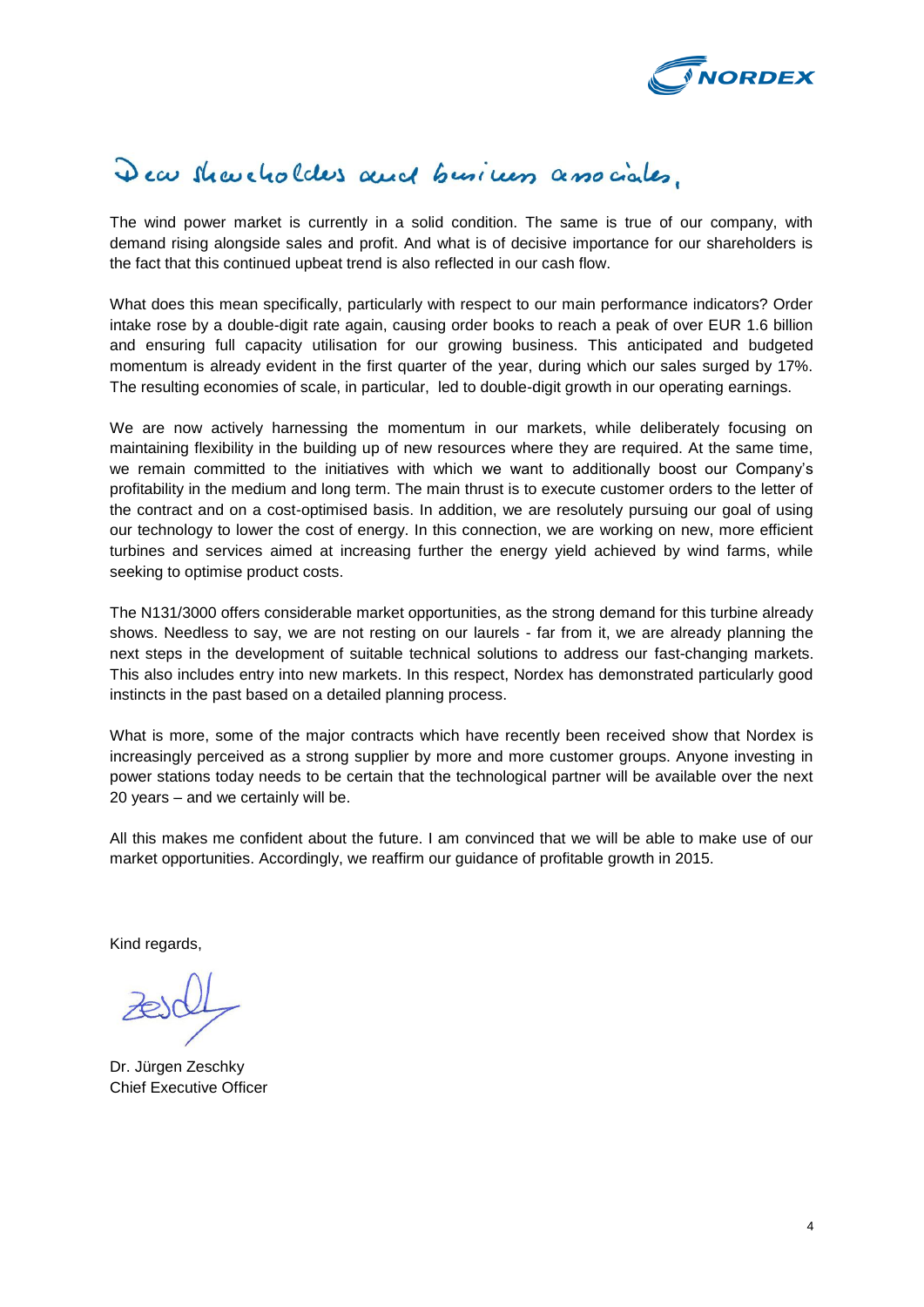

## **The stock**

The equities indices of the main international financial markets generally performed well in the first quarter of 2015, albeit to differing degrees. The sustained low interest rates maintained a favourable environment for investments in equities. In Europe, the markets largely turned a blind eye to debate concerning the sovereign debt crisis in Greece. What is more, the sharp appreciation of the dollar against the euro at times spurred the shares of export-oriented European companies. In the first quarter of the year, the US Dow Jones blue chip index drifted sideways, while the European EURO STOXX 50 advanced by more than 17.5%. The benchmark German DAX 30 index performed even better, climbing from under 10,000 to 11,966 points.

Deutsche Börse's technology stock index TecDAX moved in the same direction, advancing by 17.2% to 1,620 points. However, the RENIXX, the global equity index tracking companies in the renewable energies industry, outperformed all other indices in this period with gains of some 35%.

Advancing by 21.2%, Nordex SE was one of the top performers in the RENIXX, closing the quarter at EUR 18.94 on 31 March 2015. After the end of the period under review, it temporarily spiked at EUR 20.50 in early April. Average daily trading volume on the Xetra electronic trading platform amounted to around 1.1 million shares, roughly on a par with the same period of the previous year.

During the period under review, Nordex attended several international capital market conferences and held its own analyst meeting and conference call in Frankfurt. In addition, the Management Board and the IR team utilised various opportunities for discussion with investors.

As well as this, ongoing coverage by 13 research institutions ensures that Nordex SE's business performance remains transparent.

Information on Nordex stock as well as news, reports and presentations on the Company are regularly available from the Investor Relations section of the Nordex Group's website at [www.nordex](http://www.nordex-online.com/de/investorrelations)[online.com/de/investorrelations.](http://www.nordex-online.com/de/investorrelations) In addition, it is possible to subscribe to the e-mail newsletter service to keep abreast of all main developments at Nordex with minimum delay.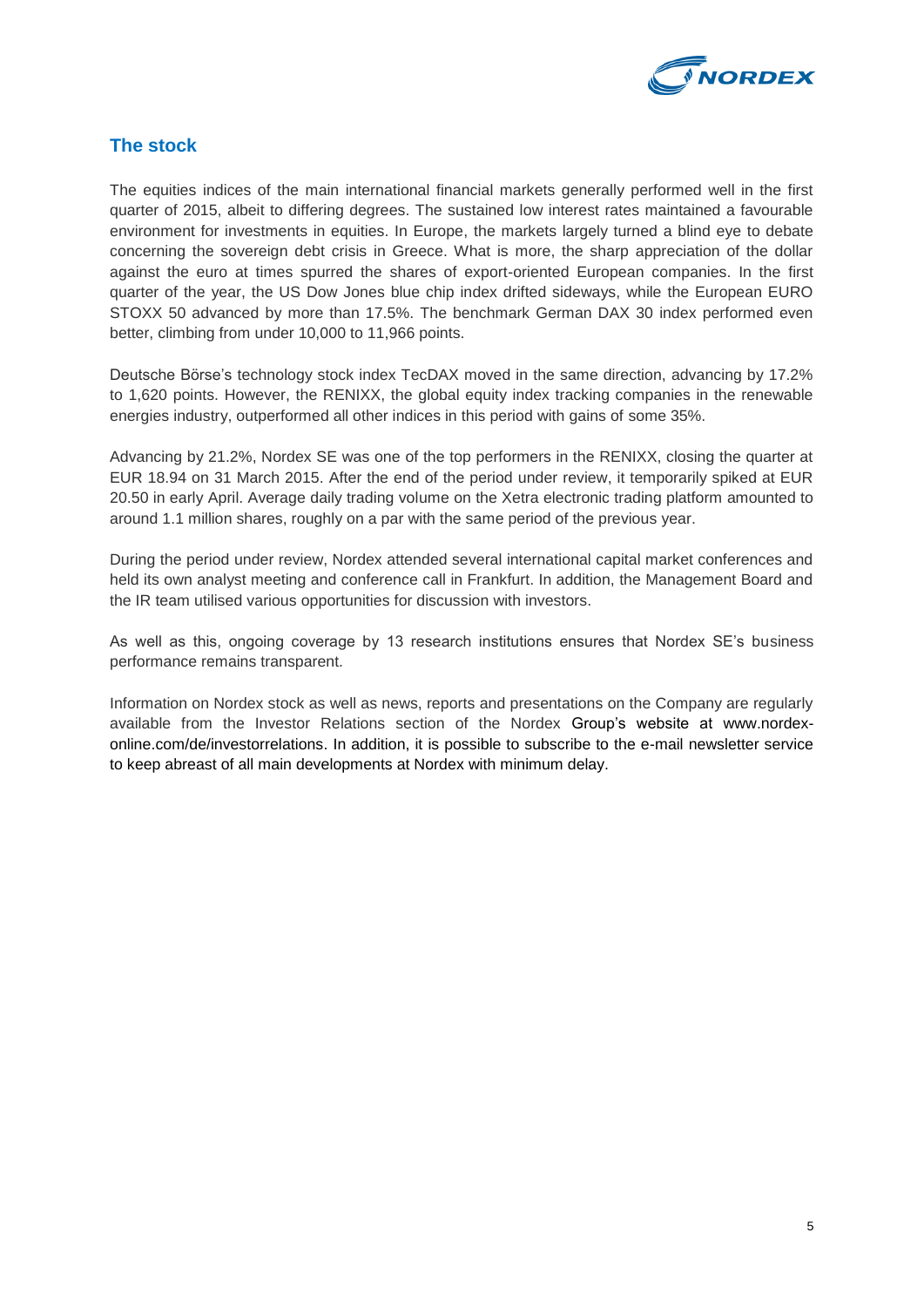



### **Performance of Nordex stock from 1 January 2015 until 31 March 2015**

Source: Deutsche Börse; IWR (Internationales Wirtschaftsforum Regenerative Energien)

### **Shareholder structure as of 31 March 2015**

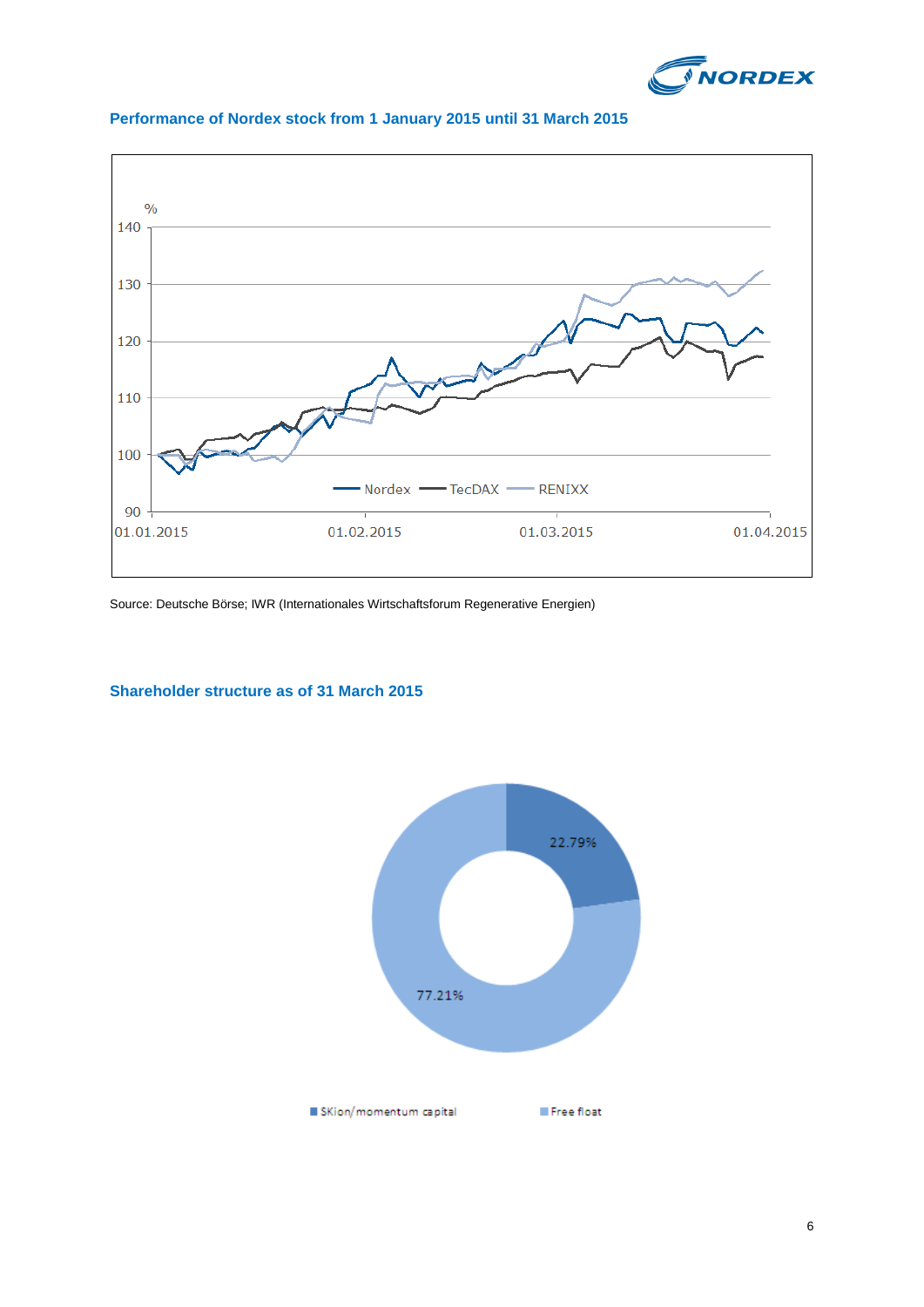

### **Group interim management report as of 31 March 2015**

#### **Economic conditions**

In January, the International Monetary Fund (IMF) updated its forecast for 2015 and now expects the global economy to expand by 3.5% in 2015 and by 3.8% in 2016. Compared with the last study published in October 2014, this is a 0.3% downward adjustment, reflecting more muted investment on the one hand and inflationary pressure in the Eurozone on the other. What is more, macroeconomic data from China has deteriorated, while the outlook for Russia has also weakened.

At the same time, central banks around the world remain committed to their accommodative monetary policies. Thus, the US Fed indicated in February that it would not be raising its interest rates in the near future, while the European Central Bank (ECB) left its main refinancing rates unchanged at their previous low level in March.

During the period under review, the euro depreciated sharply against the US dollar (USD), reaching a low of EUR 1.05 per dollar in mid-February. This is fundamentally boosts Eurozone exports. Even so, German industrial production has not yet fully benefited from this, contracting slightly in February for seasonal reasons.

Electricity prices in Europe remained at a low level. On the European Energy Exchange (EEX) in Leipzig, base load electricity traded at an average of EUR 32.10/MWh in the first quarter of 2015, 2% lower than in the prior year (2014: EUR 32.77/MWh). Despite marginal corrections to delivery contracts for 2017 and 2018, there is no sign of any sustained turnaround, due to low prices for coal, which is still the most important indicator of electricity prices.

Bloomberg New Energy Finance (BNEF) reports that, adjusted for the decline in offshore business and for currency-translation effects, funding volumes for investments in renewable energies (USD 50.5 billion) were roughly on a par with the previous year in the first quarter of 2015. Given the 17% increase in investment in 2014, this is an entirely encouraging sign.

#### **Business performance**

There was a further substantial improvement in Nordex's orders in the first quarter of 2015, with order intake rising by 14.3% over the previous year to EUR 642.3 million (previous year: EUR 561.7 million). New business was particularly encouraging in the core European markets. In terms of value, Nordex received around 63% of its orders from Germany, the United Kingdom, France, Turkey and Poland, while a further 37% or so originated from new growth regions such as South Africa, Pakistan and Finland.

Moreover, Nordex is enjoying growing success with its new Generation Delta series, which is now available in a full range covering all wind conditions from strong to low wind. This series accounted for 39% of the turbines sold in the first quarter (previous year: 22%). The N117/2400 remained the topselling model.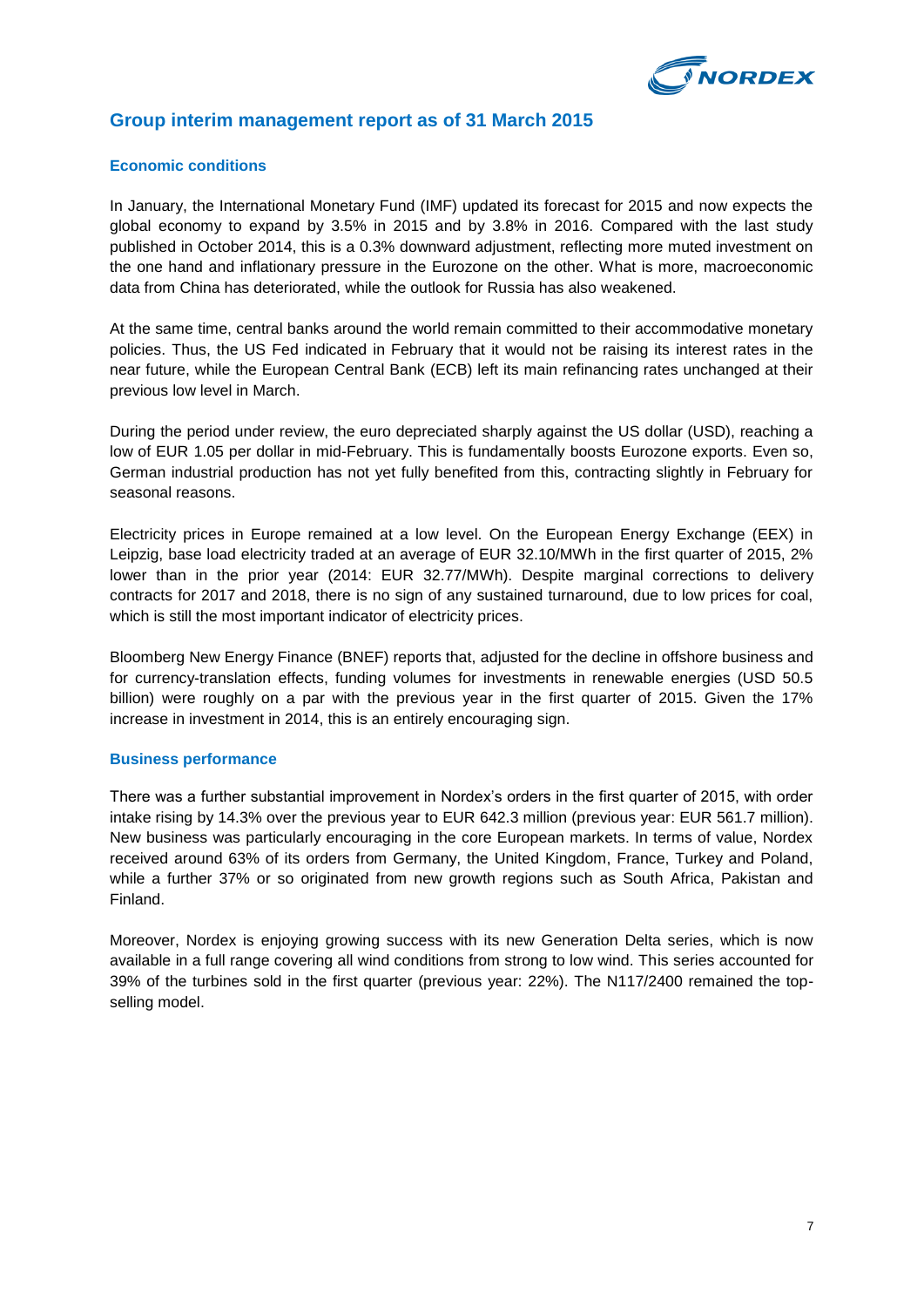

#### Turbine order intake by region

|             | $01.01 -$     | $01.01 -$  |
|-------------|---------------|------------|
|             | 31.03.2015    | 31.03.2014 |
|             | $\frac{9}{6}$ | $\%$       |
| <b>EMEA</b> | 100           | 91         |
| America     | O             | 6          |
| Asia*       | 0             |            |

\*The Pakistan and Singapore business units have been allocated to the EMEA segment since 2015.

Consolidated sales amounted to EUR 496.5 million in the period under review, 17.0% up on the previous year (EUR 424.5 million). Compared with the same period in the previous year, in which 71% of sales had arisen in the core EMEA region, the first quarter of 2015 saw even greater regional concentration. Thus, EMEA accounted for 95% of sales and the Americas for 5% (previous year: 18%). As 7.7% of the orders currently on hand are from the Americas and 4.3% from Asia, the dominant position held by EMEA will be reduced in the course of the year.

#### Turbine sales by region

|              | $01.01 -$  | $01.01 -$  |
|--------------|------------|------------|
|              | 31.03.2015 | 31.03.2014 |
|              | %          | $\%$       |
| <b>EMEA</b>  | 95         |            |
| The Americas | b          | 18         |
| Asia*        |            |            |

\*The Pakistan and Singapore business units have been allocated to the EMEA segment since 2015.

The share of exports stood at 73.9% in the first quarter of 2015 (previous year: 78.2%). Service business contributed around 9% to consolidated sales (previous year: 10%), rising by around 23.5% over the previous year to EUR 42.5 million (previous year: EUR 34.4 million). The renewal rate for expiring service contracts remained strong, coming to around 97.0% on a twelve-month roll-over basis (previous year: 72.2%).

Turbine production output rose by a substantial 44.2% over the previous year to 462.1 MW (previous year: 320.5 MW). This reflects preproduction of firmly financed projects which Nordex will be executing in the near future. At the same time, rotor blade output dropped to 66 units due to the modernisation of production activities and related modifications (previous year: 140 units).

#### Production output

|                        |           | $01.01 -$  | 01.01      |
|------------------------|-----------|------------|------------|
|                        |           | 31.03.2015 | 31.03.2014 |
| Turbine assembly       | <b>MW</b> | 462.1      | 320.5      |
| Rotor blade production | Number    | 66         | 140        |

In the first three months of 2015, Nordex installed 91 wind power systems with a combined capacity of 240.2 MW for its customers in nine international wind power markets. The reduced volume of new installations is chiefly due to protracted poor weather conditions in Northern Europe. The highest proportion of installations was accounted for by France (59.8 MW), Turkey (44.4 MW), the United Kingdom (42.5 MW) and Germany (39.7 MW).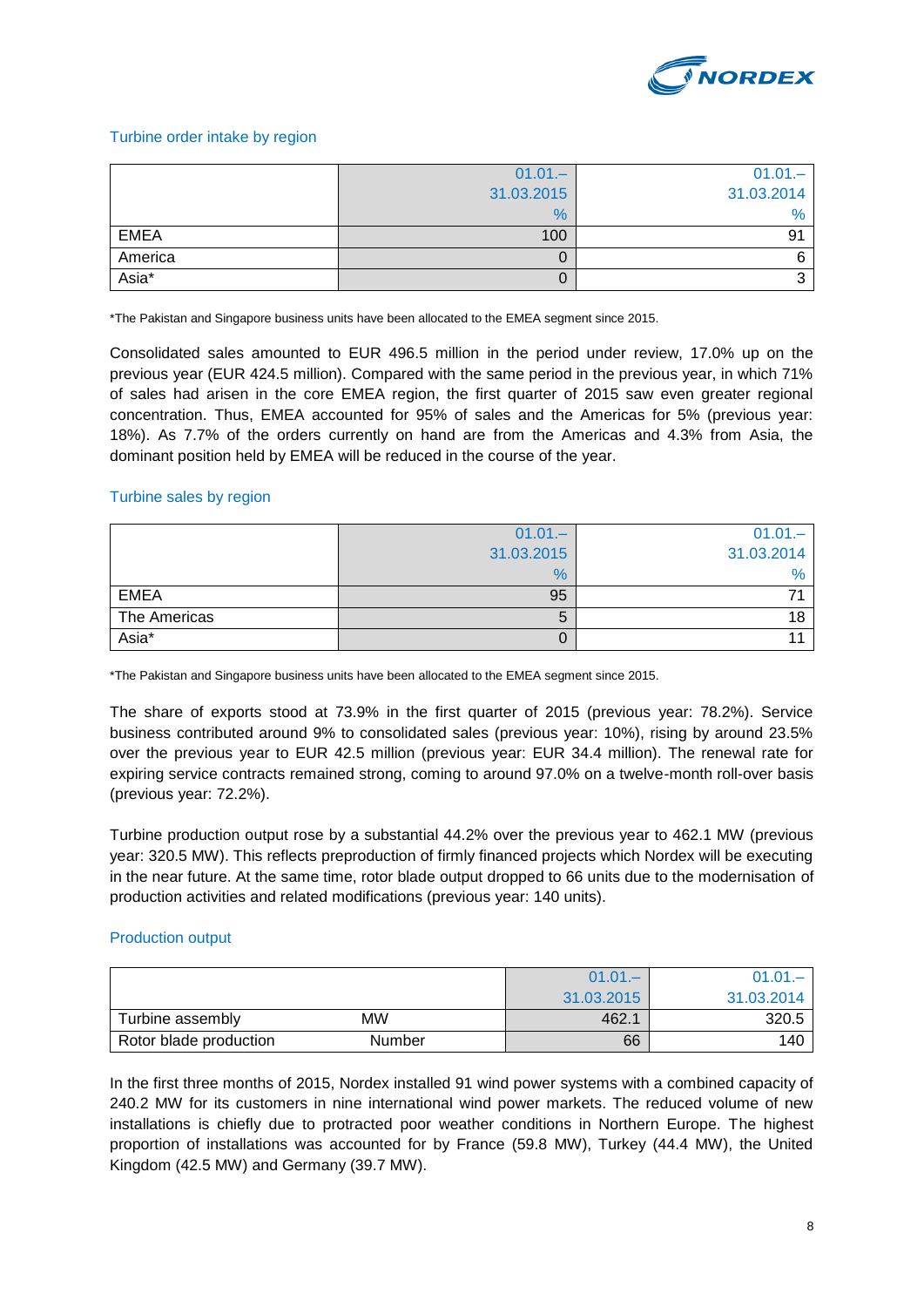

Thanks to the sharp growth in new business, the book-to-bill ratio remained at around 1.3. The backlog of firmly financed orders was valued at EUR 1,656.9 million as of 31 March 2015 (previous year: EUR 1,415.7 million), thus exceeding the value at the end of the previous year by more than 13.3% (31 December 2014: EUR 1,461.6 million). In addition, Nordex gained further turbine contracts valued at EUR 776 million (weighted according to order probability) as of 31 March 2015. These contingent orders comprise delivery contracts or corresponding master contracts for turbine deliveries which do not yet satisfy all criteria for immediate commencement.

#### **Results of operations and earnings**

In the period under review, the Nordex Group's operating earnings rose by 17.3% to EUR 24.8 million (previous year: EUR 21.1 million), equivalent to an unchanged EBIT margin of 5.0%. This favourable performance is mainly due to economies of scale. Thus, the personnel expense ratio dropped to 9.1% (previous year: 10.1%). Measured in terms of the increased business volumes, net other operating expense was also lower, dropping from 5.9% to 5.3%. Structural costs net of amortisation and depreciation rose by less than business volume to EUR 70.9 million (previous year: EUR 61.2 million).

Net finance expense contracted by EUR 3.9 million to EUR 4.1 million (previous year: EUR 8.0 million), reflecting the improved financing terms which had been optimised in the previous year. After interest and taxes, Nordex posted a 62.6% increase in consolidated net profit to EUR 14.8 million (previous year: EUR 9.1 million).

#### **Financial condition and net assets**

As of 31 March 2015, the Nordex Group had an equity ratio of 29.6% (31 December 2014: 31.9%). At EUR 1,373.3 million, total assets were 10.7% higher than at the end of 2014 (31 December 2014: EUR 1,239.9 million). In this connection, cash and cash equivalents including fixed-term deposits climbed by 13.3% to EUR 440.2 million (31 December 2014: EUR 388.4 million).

Inventories declined by 10.4% to EUR 245.5 million in the first quarter of the year (31 December 2014: EUR 273.9 million). On the other hand, trade receivables rose by 40.2% to EUR 260.0 million (31 December 2014: EUR 185.5 million), reflecting the work commenced on firmly financed orders. Matching this, trade payables climbed by 45.2% to EUR 257.9 million (31 December 2014: EUR 177.5 million). Overall, the working capital ratio improved again to –4.8% over the end of 2014 (31 December 2014: –2.3%). This means that Nordex has additionally improved its liquidity situation by means of working capital management and high project-related prepayments.

In the period under review, Nordex generated a net cash flow of EUR 62.3 million from operating activities (previous year: EUR 27.7 million). Net of the cash flow from investing activities of EUR 16.0 million (previous year: EUR 12.9 million), free cash flow amounted to a positive EUR 46.2 million (previous year: EUR 14.8 million). At the same time, net liquidity rose again to EUR 281.5 million (31 December 2014: EUR 232.2 million).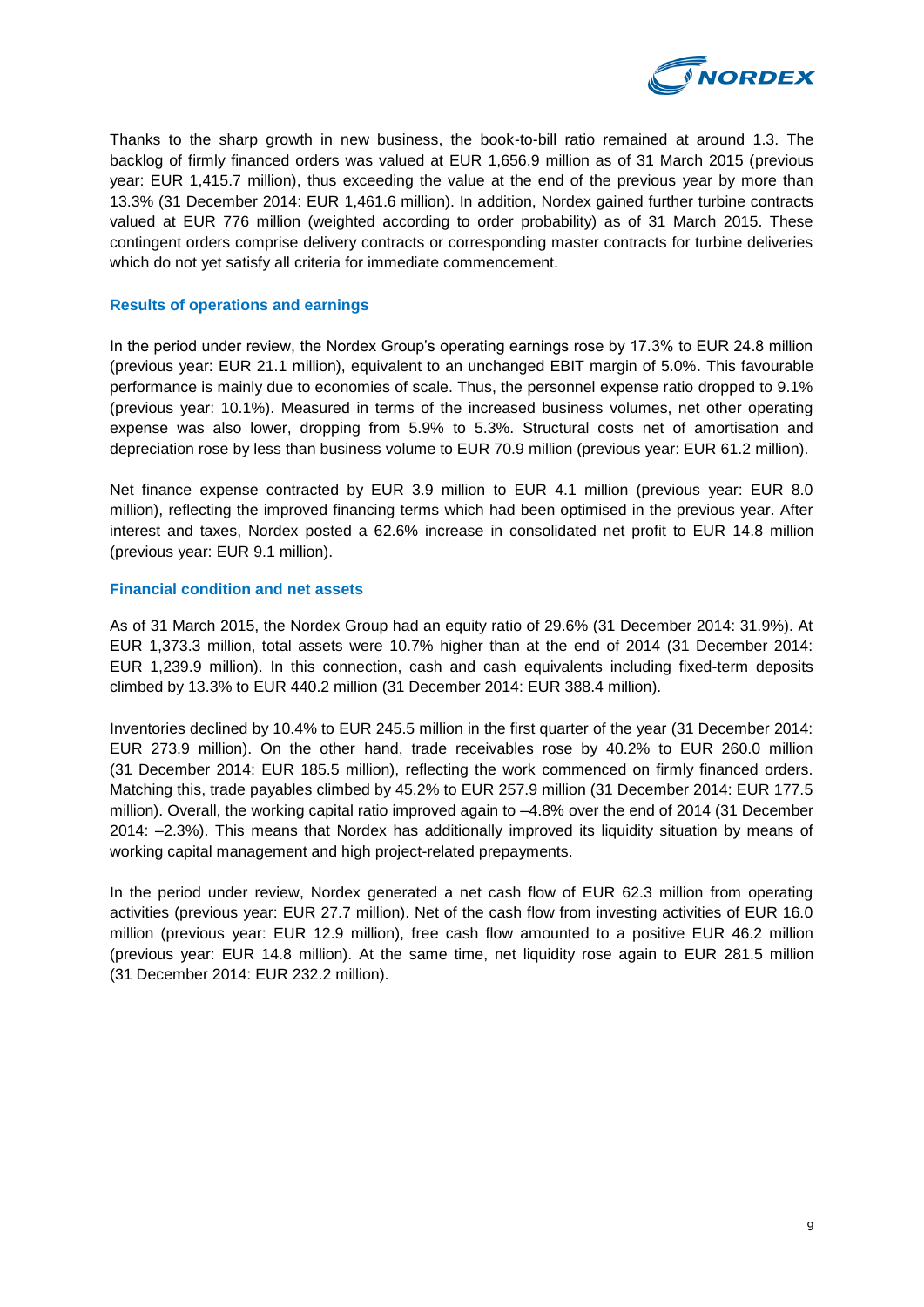

#### **Capital spending**

Capital spending amounted to EUR 16.1 million in the period under review (previous year: EUR 13.1 million). The increase of 22.9% is primarily due to the modernisation and expansion of rotor blade production. Accordingly, the main additions were property, plant and equipment (EUR 9.1 million), specifically technical equipment and machinery.

Capital spending on intangible assets amounted to EUR 7.0 million. This particularly included capitalised development expenses of EUR 5.9 million.

#### **Research and development**

In order to steadily enhance the competitiveness of Nordex turbines and wind farms, the Company's main goals are to lower the cost of energy in each wind class and to safeguard and improve the basis for the necessary approvals and grid connection capabilities. In the period under review, product development primarily entailed further work on Generation Delta.

This is the fourth-generation Nordex multi-megawatt platform comprising the N100/3300 turbine for strong winds (IEC 1), the N117/3000 turbine for moderate winds (IEC 2) and the N131/3000 for low winds (IEC 3). The Generation Delta turbines are characterised by larger rotor diameters and a higher nominal output, resulting in gains of up to 31% in annual energy yield. The relevant documentation is available for all Generation Delta turbines, allowing customers and investors to apply for building permits for ten different hub heights between 75 metres and 144 metres.

In the period under review, the first N131/3000 turbine was installed at the Janneby citizens' wind farm in Schleswig-Holstein. Over the next few months, most of the testing and measuring activities required for international IEC certification will be performed on this turbine. Product development is continuing to focus on the series launch of the N131/3000 as part of a largely standardized Generation Delta platform.

With respect to further enhancements to Generation Gamma, particularly the highly efficient N117/2400 for low-wind locations (IEC3), the main focus in the period under review was on measures to lower equipment costs by widening the pool of suppliers for the main components as well as further optimisation of the nacelle, blades and towers. Nordex will also be able to use many of these developments in Generation Delta turbines.

As well as this, development work on the Nordex Anti-Icing System (AIS) continued. A substantial number of N117/3000-AIS turbines have gone into operation in Sweden and Finland. Work on migrating the system to the 131-m rotor of the N131/3000 is still ongoing. Engineering work also focused on projects to satisfy the updated grid connection requirements in existing markets and to ensure grid conformance in new markets as well as corresponding modifications to the electrical systems and operations management software.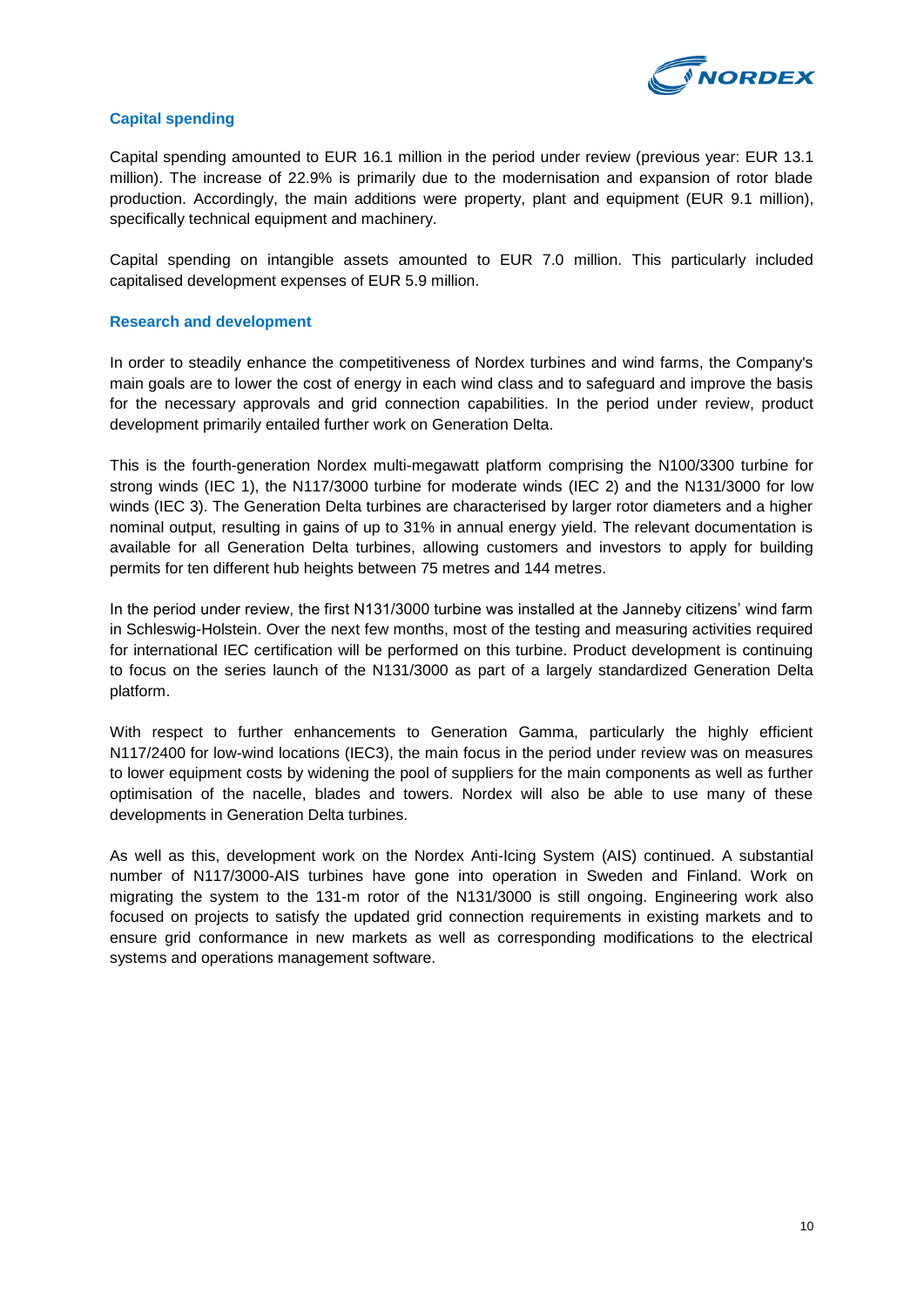

#### **Employees**

As of the reporting date, the Nordex Group had 2,981 employees, an increase of 10.4% over the previous year (31 March 2014: 2,700). Employee numbers were up 2.1% on the end of 2014 (2,919 employees). The production and service functions accounted for this increase. Regionally, this particularly concerns activities in Germany (production base) and the growth markets of Turkey and Finland. At the end of the period under review, 93.8% of Nordex's employees were based in EMEA, i.e. Europe and South Africa, just under 4% in the Americas and 2% in Asia.

#### **Risks and opportunities**

In the period under review, there were no material changes in the opportunities and risks to the Group's expected performance described in detail in the Nordex SE annual report for 2014. In the assessment of the Management Board, there are currently no significant individual risks that are liable to compromise the Nordex Group's going-concern status. The same is also true with respect to an overall consideration of all risks.

#### **Outlook**

The International Monetary Fund (IMF) confirmed its January 2015 forecast in April and continues to expect the global economy to expand by 3.5% this year. The emerging markets are set to grow by 4.3% and the developed industrialised nations by 2.4%. The IMF forecasts above-average growth potential in the United States, which should expand by 3.1%. As a general principle, IMF sees a rising need for infrastructure spending in a number of economies.

According to the IMF, the German economy will remain on its growth trajectory and expand again by 1.6% in 2015. The ifo business confidence index indicates that the German economy is on the verge of further expansion. Thus, it reached 107.9 points in March 2015, the highest level since May 2014.

The analysts at MAKE Consult have issued a positive forecast for growth in the global wind power market in 2015, stating that turbine output will outstrip the record figure of 48.5 GW achieved in 2014 by a further 13%. This forecast is also underpinned by the 13% increase in manufacturers' order intake in 2014. With gains of almost 17%, Nordex exceeded the peer group average.

MAKE expects further growth in EMEA this year, particularly in Southern Europe and the new markets of Africa. At the same time, it anticipates a recovery in key countries in Eastern Europe, while Northern Europe should remain largely stable. Substantial growth is also seen for the United States and Latin America.

In the important German market, VDMA (German Federal Mechanical Engineering Association) and BWE (German Wind Power Association) expect a further sharp rise in onshore capacity of an estimated amount of up to 4,000 MW despite the adjustments to tariffs.

On the basis of a further 13.3% increase to EUR 1,656.9 million in the order book and the strong business performance in the first quarter of 2015, the Management Board of Nordex still expects sales to grow to EUR 1.9 - 2.1 billion, accompanied by an improvement in the EBIT margin to 5 - 6%. This will be underpinned by the lower cost of energy, the elimination of project execution inefficiencies and economies of scale. The low working capital as of the reporting date could fluctuate during the year due to the typical characteristics of project business.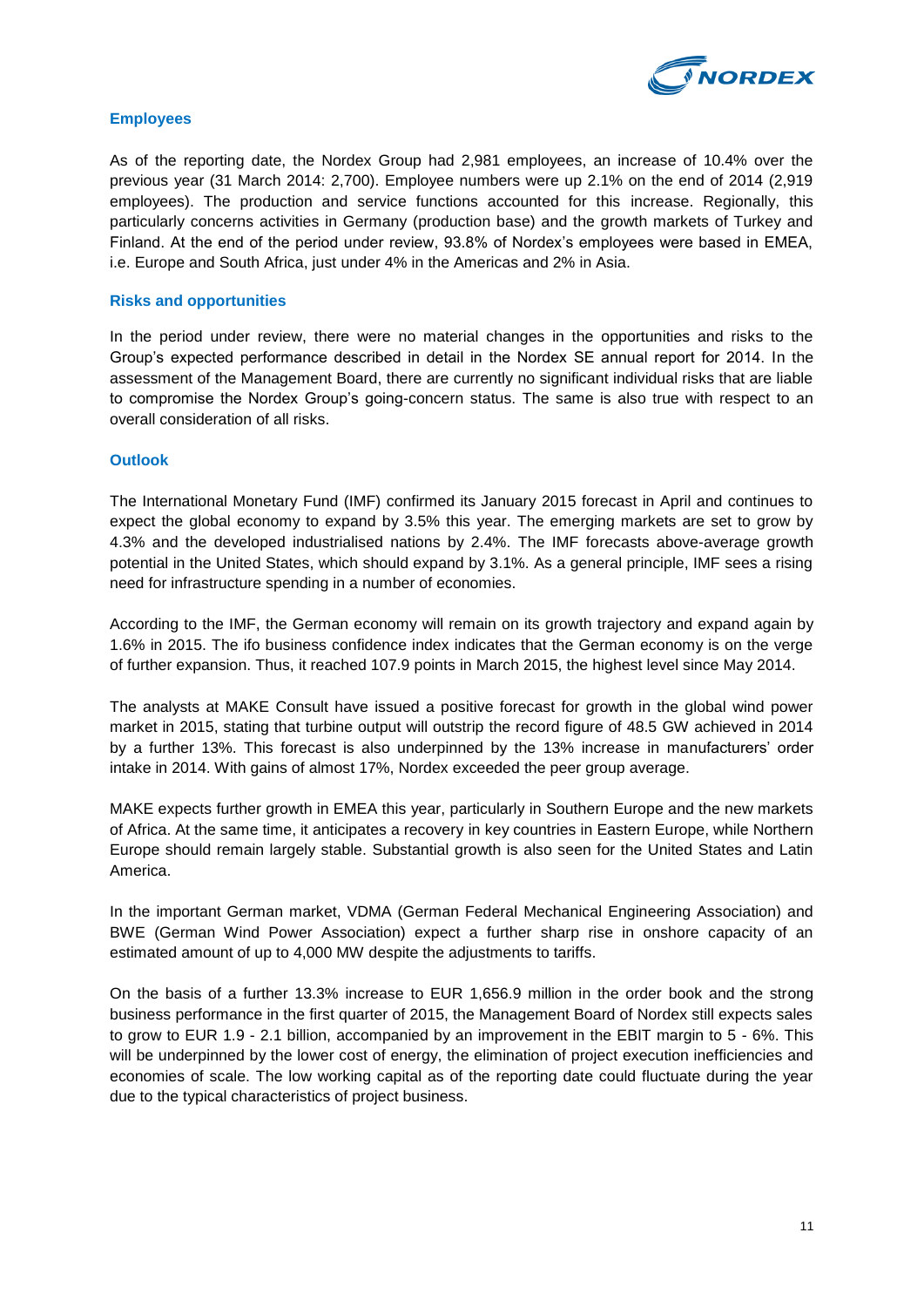

### **Events after the conclusion of the period under review**

At the beginning of May, Nordex reported that it had been awarded a contract for a 95-MW project by Irish energy supplier Energia Renewables. Work on installing the "Meenadreen" wind farm will commence in spring 2016. The project comprises 38 turbines as well as the provision of premium service for a period of 15 years.

The "Pampa" project, a 142-MW wind farm in Uruguay, was also classified as firm order intake in the second quarter after the final criteria were satisfied in April.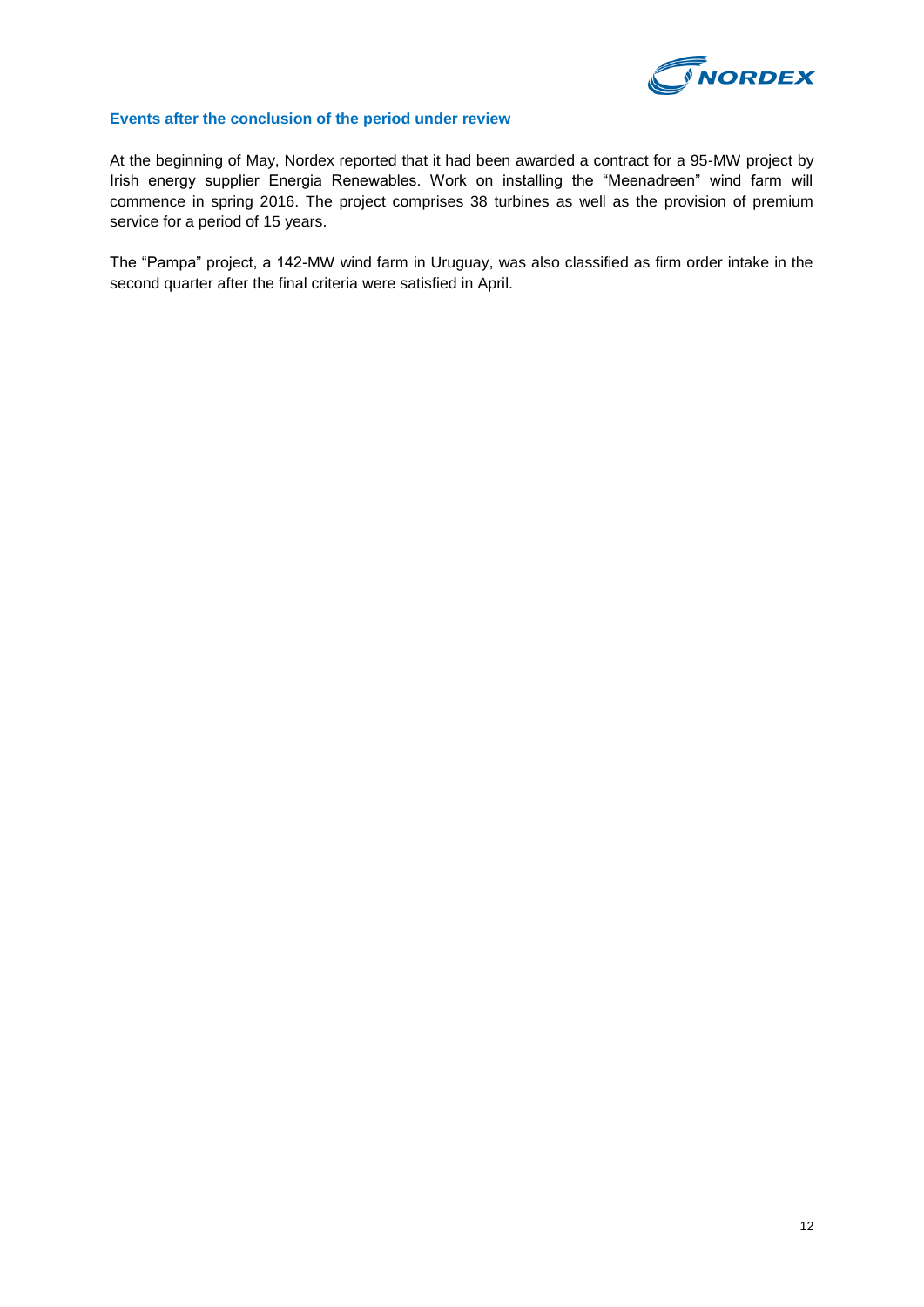

# **Consolidated balance sheet**

as of 31 March 2015

| <b>Assets</b>                                   | 31.03.2015           | 31.12.2014           |
|-------------------------------------------------|----------------------|----------------------|
|                                                 | <b>EUR thousands</b> | <b>EUR thousands</b> |
| Cash and cash equivalents                       | 335,245              | 313,420              |
| Fixed-term deposits                             | 105,000              | 75,000               |
| Trade receivables and                           |                      |                      |
| future receivables from construction contracts  | 259,988              | 185,461              |
| Inventories                                     | 245,496              | 273,880              |
| Income tax refund claims                        | 2,134                | 1,720                |
| Other current financial assets                  | 25,671               | 27,513               |
| Other current non-financial assets              | 75,812               | 44,211               |
| <b>Current assets</b>                           | 1,049,346            | 921,205              |
| Property, plant and equipment                   | 139,419              | 136,193              |
| Goodwill                                        | 9,960                | 9,960                |
| Capitalised development expense                 | 105,699              | 106,118              |
| Other intangible assets                         | 3,611                | 2,866                |
| <b>Financial assets</b>                         | 2,211                | 2,211                |
| Investments in associates                       | 13,333               | 13,320               |
| Other non-current financial assets              | 3,721                | 3,131                |
| Other non-current non-financial assets          | 8                    | 13                   |
| Deferred income tax assets                      | 45,978               | 44,833               |
| <b>Non-current assets</b>                       | 323,940              | 318,645              |
|                                                 |                      |                      |
| <b>Assets</b>                                   |                      |                      |
|                                                 | 1,373,286            | 1,239,850            |
| <b>Equity and liabilities</b>                   | 31.03.2015           | 31.12.2014           |
|                                                 | <b>EUR thousands</b> | <b>EUR thousands</b> |
| Trade payables                                  | 257,881              | 177,479              |
| Income tax liabilities                          | 5,523                | 3,905                |
| Other current provisions                        | 35,163               | 31,130               |
|                                                 |                      |                      |
| Other current financial liabilities             | 29,647               | 25,679               |
| Other current non-financial liabilities         | 418,950              | 391,052              |
| <b>Current liabilities</b>                      | 747,164              | 629,245              |
| Pensions and similar obligations                | 1,797                | 1,786                |
| Other non-current provisions                    | 22,081               | 21,430               |
| Other non-current financial liabilities         | 158,887              | 156,771              |
| Other non-current non-financial liabilities     | 4,138                | 3,775                |
| Deferred income tax liabilities                 | 33,168               | 30,844               |
| <b>Non-current liabilities</b>                  | 220,071              | 214,606              |
| Subscribed capital                              | 80,882               | 80,882               |
| Share premium                                   | 242,634              | 242,624              |
| Other retained earnings                         | $-7,951$             | $-7,951$             |
| Cash flow hedges                                | $-5,358$             | $-2,901$             |
| Foreign-currency adjustment item                | $-525$               | 1.762                |
| Consolidated net profit carried forward         | 81,583               | 81,583               |
| Consolidated net profit                         | 14,786               | 0                    |
| Share in equity                                 |                      |                      |
| attributable to parent company's equity holders | 406,051              | 395,999              |
| <b>Equity</b>                                   | 406,051              | 395,999              |
| <b>Equity and liabilities</b>                   | 1,373,286            | 1,239,850            |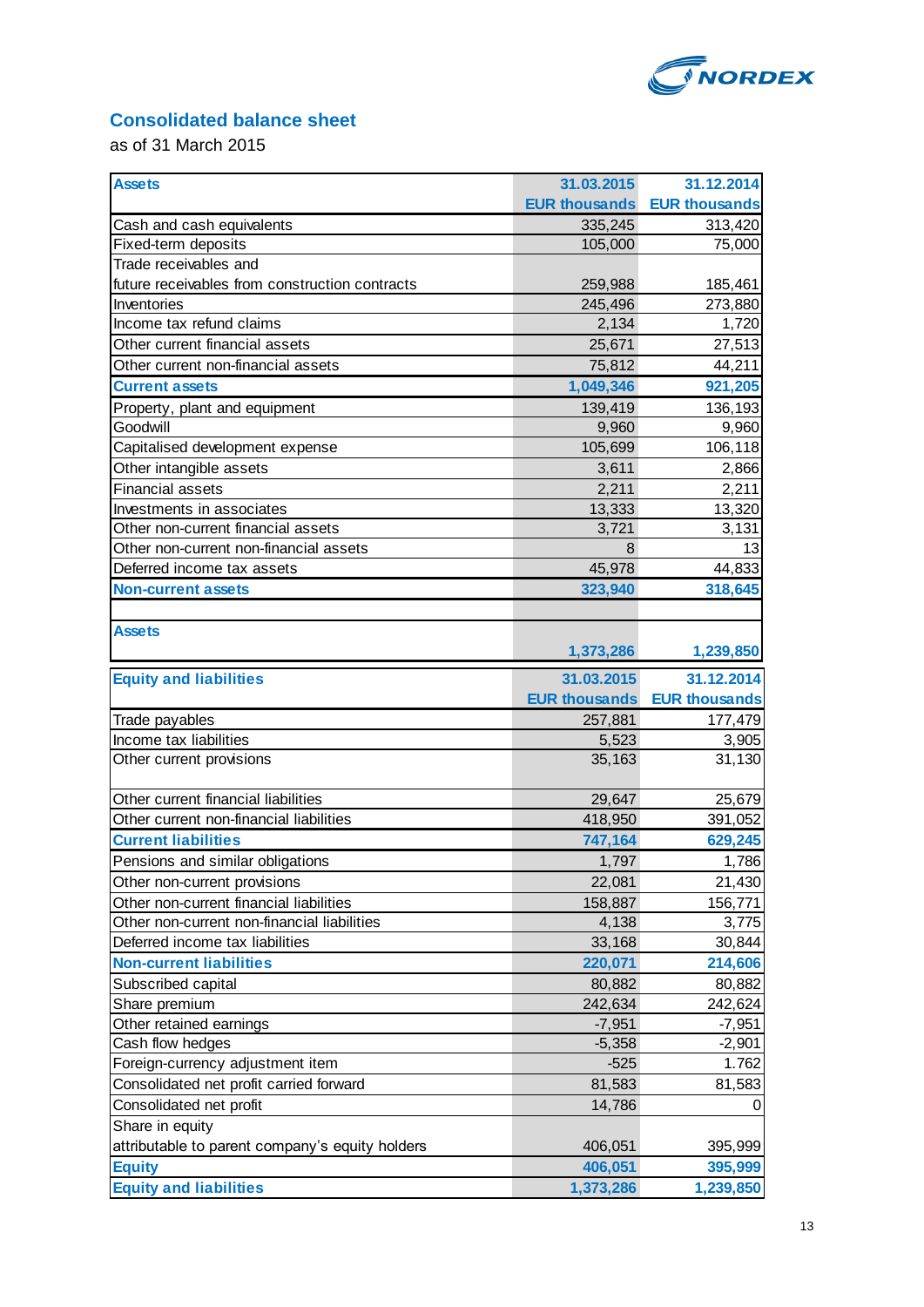

### **Consolidated income statement**

for the period from 1 January to 31 March 2015

| $01.01 -$            | $01.01 -$            |
|----------------------|----------------------|
| 31.03.2015           | 31.03.2014           |
| <b>EUR thousands</b> | <b>EUR thousands</b> |
| 496,489              | 424,486              |
|                      |                      |
| $-3,621$             | $-43,231$            |
| 492,868              | 381,255              |
| 4,192                | 3,532                |
| $-384,208$           | $-289,733$           |
| $-44,818$            | $-38,646$            |
| $-12,947$            | $-9,188$             |
| $-30,313$            | $-26,103$            |
| 24,774               | 21,117               |
| 13                   | $-158$               |
| 559                  | 451                  |
| $-4,674$             | $-8,314$             |
| $-4,102$             | $-8,021$             |
| 20,672               | 13,096               |
| $-5,886$             | $-3,951$             |
| 14,786               | 9,145                |
|                      |                      |
| 14,786               | 9,145                |
|                      |                      |
|                      |                      |
| 0.18                 | 0.11                 |
| 0.18                 | 0.11                 |
|                      |                      |

\*based on a weighted average of 80.882 million shares (previous year 80.882 million shares) \*\*based on a weighted average of 80.957 million shares (previous year 80.957 million shares)

## **Consolidated statement of comprehensive income**

for the period from 1 January to 31 March 2015

|                                                | $01.01 -$            | $01.01 -$            |
|------------------------------------------------|----------------------|----------------------|
|                                                | 31.03.2015           | 31.03.2014           |
|                                                | <b>EUR thousands</b> | <b>EUR thousands</b> |
| <b>Consolidated profit</b>                     | 14,786               | 9,145                |
| Other comprehensive income                     |                      |                      |
| Items which may be recycled to profit and loss |                      |                      |
|                                                |                      |                      |
| Foreign currency translation difference        | $-2,287$             | $-926$               |
| Cash flow hedges                               | $-3,613$             | $-4,213$             |
| Deferred income taxes                          | 1,156                | 1,264                |
| <b>Consolidated comprehensive income</b>       | 10,042               | 5,270                |
| Of which attributable to:                      |                      |                      |
| Parent company's equity holders                | 10.042               | 5,270                |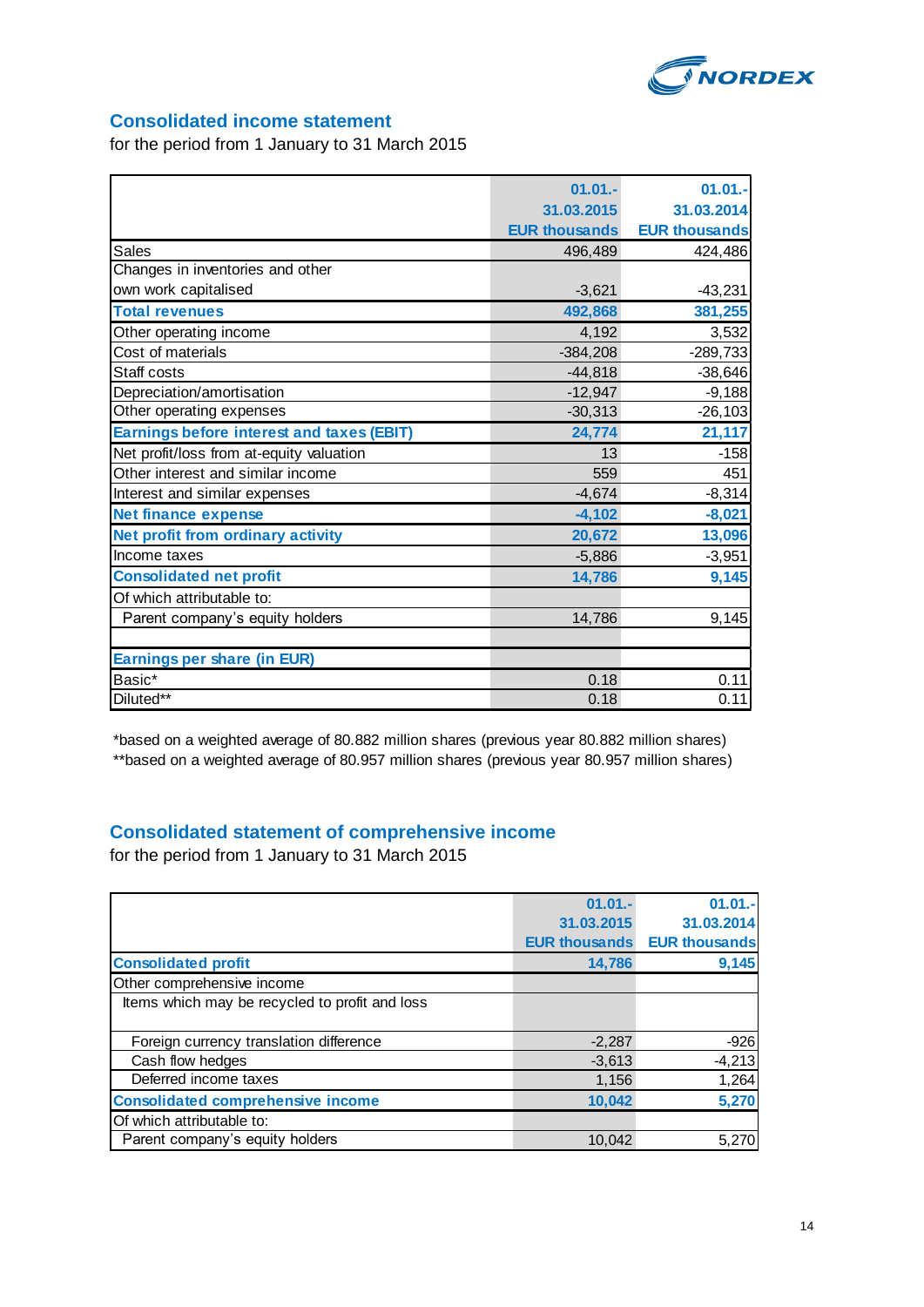

# **Consolidated cash flow statement**

for the period from 1 January to 31 March 2015

|           |                                                                            | $01.01 -$  | 01.01.                             |
|-----------|----------------------------------------------------------------------------|------------|------------------------------------|
|           |                                                                            | 31.03.2015 | 31.03.2014                         |
|           |                                                                            |            | <b>EUR thousands</b> EUR thousands |
|           | <b>Operating activities:</b>                                               |            |                                    |
|           | Consolidated profit                                                        | 14,786     | 9,145                              |
|           | Depreciation/amortisation of non-current assets                            | 12,947     | 9,188                              |
| $=$       | <b>Consolidated profit plus depreciation/amortisation</b>                  | 27,733     | 18,333                             |
| $\ddot{}$ | Decrease in inventories                                                    | 28.384     | 82,716                             |
|           | Increase in trade receivables and                                          |            |                                    |
|           | future receivables from construction contracts                             | $-74,527$  | $-37,188$                          |
| $+/-$     | Increase/decrease in trade payables                                        | 80.402     | $-20,633$                          |
|           | +/- Increase /decrease in prepayments received                             | 12,820     | $-10,659$                          |
|           | Payments received from changes in working capital                          | 47,079     | 14,236                             |
|           | Increase in other assets not allocated to investing or                     |            |                                    |
|           | financing activities                                                       | $-32,273$  | $-6,434$                           |
|           | +/- Increase/decrease in pension provisions                                | 11         | $-10$                              |
| $\ddot{}$ | Decrease/increase in other provisions                                      | 4,684      | 1,878                              |
|           | +/- Increase/decrease in other liabilities not allocated to investing or   |            |                                    |
|           | financing activities                                                       | 12,531     | $-7,739$                           |
| $\ddot{}$ | Losses from the disposal of non-current assets                             | 40         | 116                                |
|           | Other interest and similar income                                          | $-559$     | $-451$                             |
| $\ddot{}$ | Interest received                                                          | 419        | 377                                |
| $\ddot{}$ | Interest and similar expenses                                              | 4,674      | 8,314                              |
|           | Interest paid                                                              | $-2,181$   | $-5,796$                           |
| $\ddot{}$ | Income taxes                                                               | 5,886      | 3,951                              |
|           | Taxes paid                                                                 | $-187$     | $-64$                              |
| $-/+$     | Other non-cash income/expenses                                             | $-5,600$   | 979                                |
| $=$       | Payments made from remaining operating activities                          | $-12,555$  | $-4,879$                           |
| $=$       | <b>Cash flow from operating activities</b>                                 | 62,257     | 27,690                             |
|           | <b>Investing activities:</b>                                               |            |                                    |
| $+$       | Payments received from the disposal of property, plant and equipment/      |            |                                    |
|           | intangible assets                                                          | 51         | 69                                 |
|           | Payments made for investments in property, plant and equipment/            |            |                                    |
|           | intangible assets                                                          | $-16,075$  | $-13,099$                          |
|           | Payments received from the disposal of financial assets                    | 145        | 158                                |
|           | Payments made for investments in financial assets                          | $-161$     | $-17$                              |
|           | <b>Cash flow from investing activities</b>                                 | $-16,040$  | $-12,889$                          |
|           | <b>Financing activities:</b>                                               |            |                                    |
|           | Bank loans repaid                                                          | $\Omega$   | $-2,100$                           |
|           | Amounts invested in fixed-term deposits                                    | $-30,000$  |                                    |
| $\equiv$  | <b>Cash flow from financing activities</b>                                 | $-30,000$  | $-2,100$                           |
|           | Cash change in cash and cash equivalents                                   | 16,217     | 12,701                             |
|           | Cash and cash equivalents at the beginning of the period                   | 313,420    | 332,963                            |
|           | +/- Exchange rate-induced change in cash and cash equivalents              | 5,608      | $-968$                             |
|           | Cash and cash equivalents at the end of the period                         |            |                                    |
|           | (Cash and cash equivalents carried on the face of the consolidated balance |            |                                    |
|           | sheet)                                                                     | 335,245    | 344,696                            |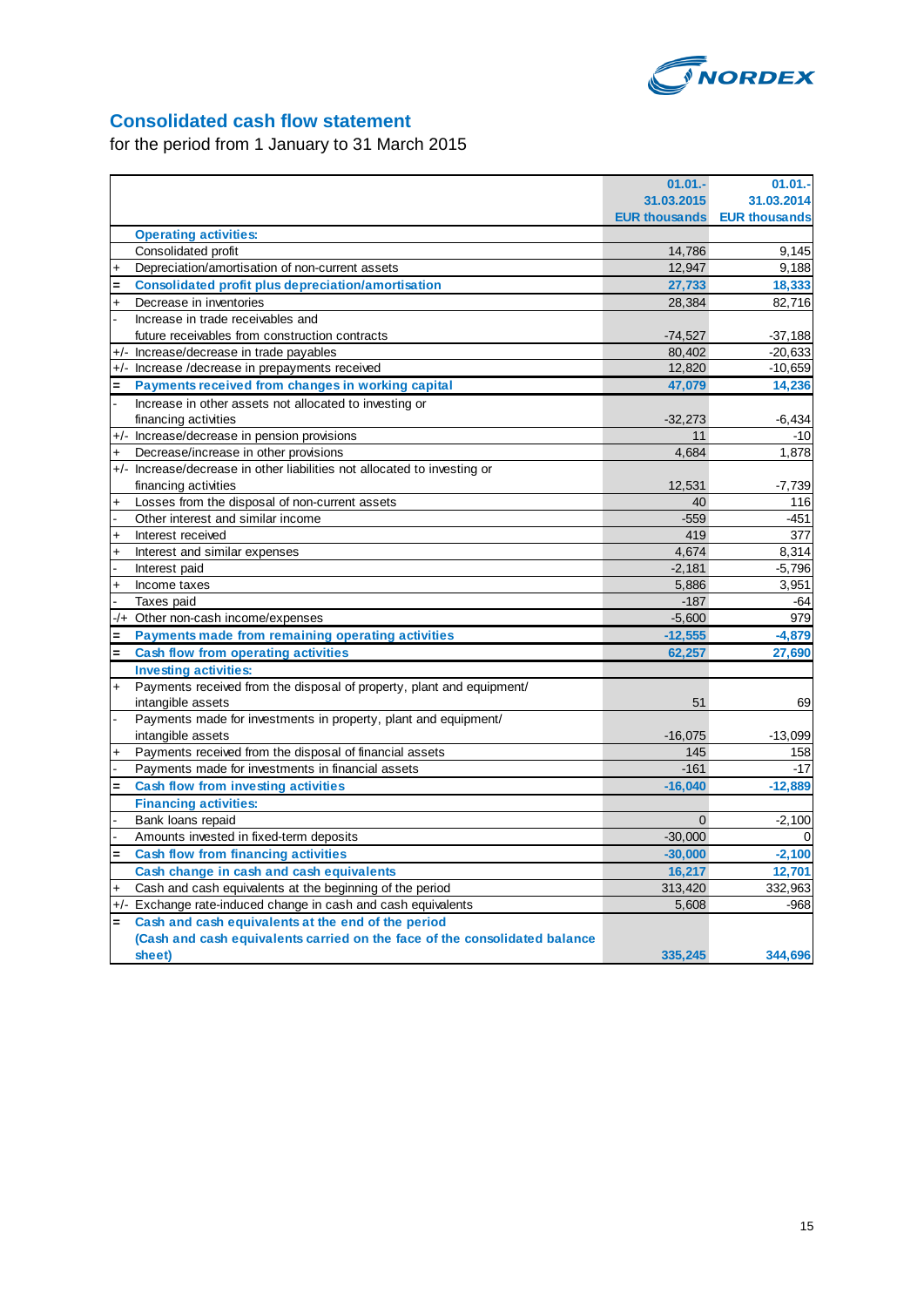

# **Consolidated statement of changes in equity**

|                                                | <b>Subscribed</b><br>capital | <b>Share</b><br>premium | <b>Other</b><br>retained<br>earnings                                  | <b>Cash flow</b><br>hedges | <b>Foreign</b><br>currency<br>adjustment<br><b>item</b> |
|------------------------------------------------|------------------------------|-------------------------|-----------------------------------------------------------------------|----------------------------|---------------------------------------------------------|
|                                                |                              |                         | EUR thousands EUR thousands EUR thousands EUR thousands EUR thousands |                            |                                                         |
| 01.01.2015                                     | 80,882                       | 242,624                 | $-7,951$                                                              | $-2,901$                   | 1,762                                                   |
| Employee stock option programme                | 0                            | 10                      | $\mathbf{0}$                                                          | 0                          | $\mathbf{0}$                                            |
| Consolidated comprehensive income              | $\Omega$                     | 0                       | $\mathbf{0}$                                                          | $-2,457$                   | $-2,287$                                                |
| Consolidated profit                            |                              | $\mathbf 0$             | $\Omega$                                                              | 0                          | $\mathbf 0$                                             |
| Other comprehensive income                     |                              |                         |                                                                       |                            |                                                         |
| Items which may be recycled to profit and loss |                              |                         |                                                                       |                            |                                                         |
| Foreign currency translation difference        | $\Omega$                     | $\mathbf 0$             | $\Omega$                                                              | $\Omega$                   | $-2,287$                                                |
| Cash flow hedges                               | $\Omega$                     | $\mathbf 0$             | 0                                                                     | $-3,613$                   | $\mathbf 0$                                             |
| Deferred income taxes                          |                              | $\Omega$                | $\Omega$                                                              | 1,156                      | $\Omega$                                                |
| 31.03.2015                                     | 80,882                       | 242,634                 | $-7,951$                                                              | $-5,358$                   | $-525$                                                  |

|                                                | <b>Consolidated</b> | <b>Consolidated</b>                              | <b>Capital</b>  | <b>Total</b>         |
|------------------------------------------------|---------------------|--------------------------------------------------|-----------------|----------------------|
|                                                | net profit          | net profit                                       | attributable to | equity               |
|                                                | carried forward     |                                                  | the             |                      |
|                                                |                     |                                                  | parent          |                      |
|                                                |                     |                                                  | company's       |                      |
|                                                |                     |                                                  | equity          |                      |
|                                                |                     |                                                  | holders         |                      |
|                                                |                     |                                                  |                 |                      |
|                                                |                     |                                                  |                 |                      |
|                                                |                     |                                                  |                 |                      |
|                                                |                     | <b>EUR thousands</b> EUR thousands EUR thousands |                 | <b>EUR thousands</b> |
| 01.01.2015                                     | 81,583              | 0                                                | 395,999         | 395,999              |
| Employee stock option programme                | 0                   | 0                                                | 10              | 10                   |
| Consolidated comprehensive income              | 0                   | 14,786                                           | 10,042          | 10,042               |
| Consolidated profit                            | $\Omega$            | 14,786                                           | 14,786          | 14,786               |
| Other comprehensive income                     |                     |                                                  |                 |                      |
| Items which may be recycled to profit and loss |                     |                                                  |                 |                      |
|                                                |                     |                                                  |                 |                      |
| Foreign currency translation difference        | $\mathbf 0$         | 0                                                | $-2,287$        | $-2,287$             |
| Cash flow hedges                               | 0                   | 0                                                | $-3,613$        | $-3,613$             |
| Deferred income taxes                          | $\Omega$            | $\Omega$                                         | 1,156           | 1,156                |
| 31.03.2015                                     | 81,583              | 14,786                                           | 406,051         | 406,051              |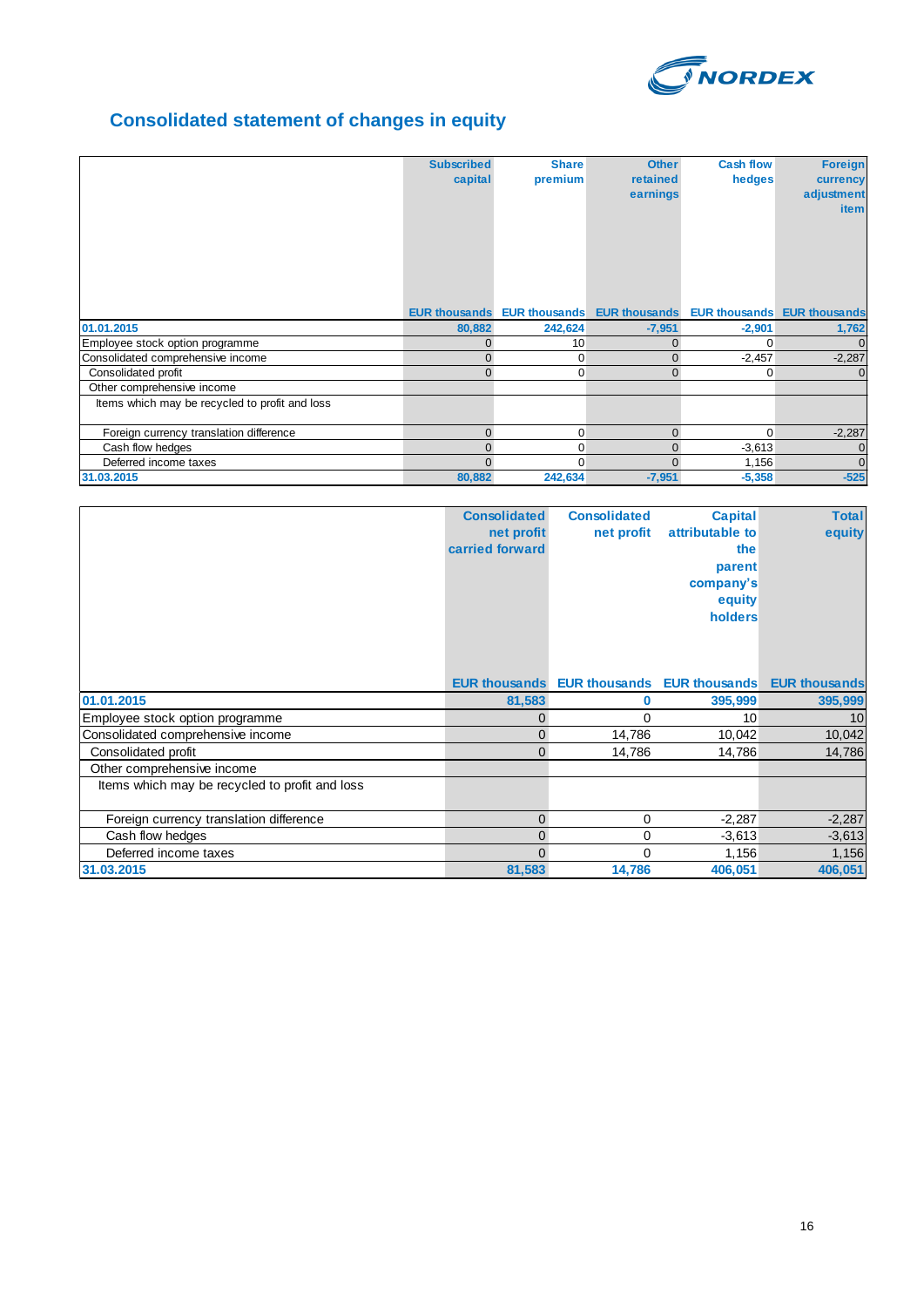

# **Consolidated statement of changes in equity**

|                                                | <b>Subscribed</b><br>capital | <b>Share</b><br>premium            | <b>Other</b><br>retained<br>earnings | <b>Cash flow</b><br>hedges         | <b>Foreign</b><br>currency<br>adjustment<br><b>item</b> |
|------------------------------------------------|------------------------------|------------------------------------|--------------------------------------|------------------------------------|---------------------------------------------------------|
|                                                |                              | <b>EUR thousands</b> EUR thousands |                                      | <b>EUR thousands</b> EUR thousands | <b>EUR thousands</b>                                    |
| 01.01.2014                                     | 80,882                       | 242,888                            | $-10,920$                            | 6,163                              | 3,344                                                   |
| Employee stock option programme                |                              | 10                                 | $\Omega$                             | $\Omega$                           | $\mathbf{0}$                                            |
| Consolidated comprehensive income              |                              | 0                                  | $\overline{0}$                       | $-2,949$                           | $-926$                                                  |
| Consolidated profit                            | $\Omega$                     | 0                                  | $\Omega$                             | 0                                  | $\Omega$                                                |
| Other comprehensive income                     |                              |                                    |                                      |                                    |                                                         |
| Items which may be recycled to profit and loss |                              |                                    |                                      |                                    |                                                         |
| Foreign currency translation difference        | $\Omega$                     | $\Omega$                           | $\overline{0}$                       | $\Omega$                           | $-926$                                                  |
| Cash flow hedges                               | $\Omega$                     | 0                                  | $\mathbf{0}$                         | $-4,213$                           | $\mathbf{0}$                                            |
| Deferred income taxes                          |                              | 0                                  | $\Omega$                             | 1,264                              | $\mathbf{0}$                                            |
| 31.03.2014                                     | 80,882                       | 242,898                            | $-10,920$                            | 3,214                              | 2,418                                                   |

|                                                | <b>Consolidated</b> | <b>Consolidated</b>                              | <b>Capital</b>  | <b>Total</b>         |
|------------------------------------------------|---------------------|--------------------------------------------------|-----------------|----------------------|
|                                                | net profit          | net profit                                       | attributable to | equity               |
|                                                | carried forward     |                                                  | the             |                      |
|                                                |                     |                                                  | parent          |                      |
|                                                |                     |                                                  | company's       |                      |
|                                                |                     |                                                  | equity          |                      |
|                                                |                     |                                                  | holders         |                      |
|                                                |                     |                                                  |                 |                      |
|                                                |                     |                                                  |                 |                      |
|                                                |                     |                                                  |                 |                      |
|                                                |                     | <b>EUR thousands</b> EUR thousands EUR thousands |                 | <b>EUR thousands</b> |
| 01.01.2014                                     | 45,778              | 0                                                | 368,135         | 368,135              |
| Employee stock option programme                | $\mathbf{0}$        | $\Omega$                                         | 10              | 10                   |
| Consolidated comprehensive income              | $\mathbf{0}$        | 9,145                                            | 5,270           | 5,270                |
| Consolidated profit                            | $\Omega$            | 9,145                                            | 9,145           | 9,145                |
| Other comprehensive income                     |                     |                                                  |                 |                      |
| Items which may be recycled to profit and loss |                     |                                                  |                 |                      |
|                                                |                     |                                                  |                 |                      |
| Foreign currency translation difference        | $\mathbf{0}$        | 0                                                | $-926$          | $-926$               |
| Cash flow hedges                               | $\mathbf{0}$        | 0                                                | $-4,213$        | $-4,213$             |
| Deferred income taxes                          | $\Omega$            | $\Omega$                                         | 1,264           | 1,264                |
| 31.03.2014                                     | 45,778              | 9,145                                            | 373,415         | 373,415              |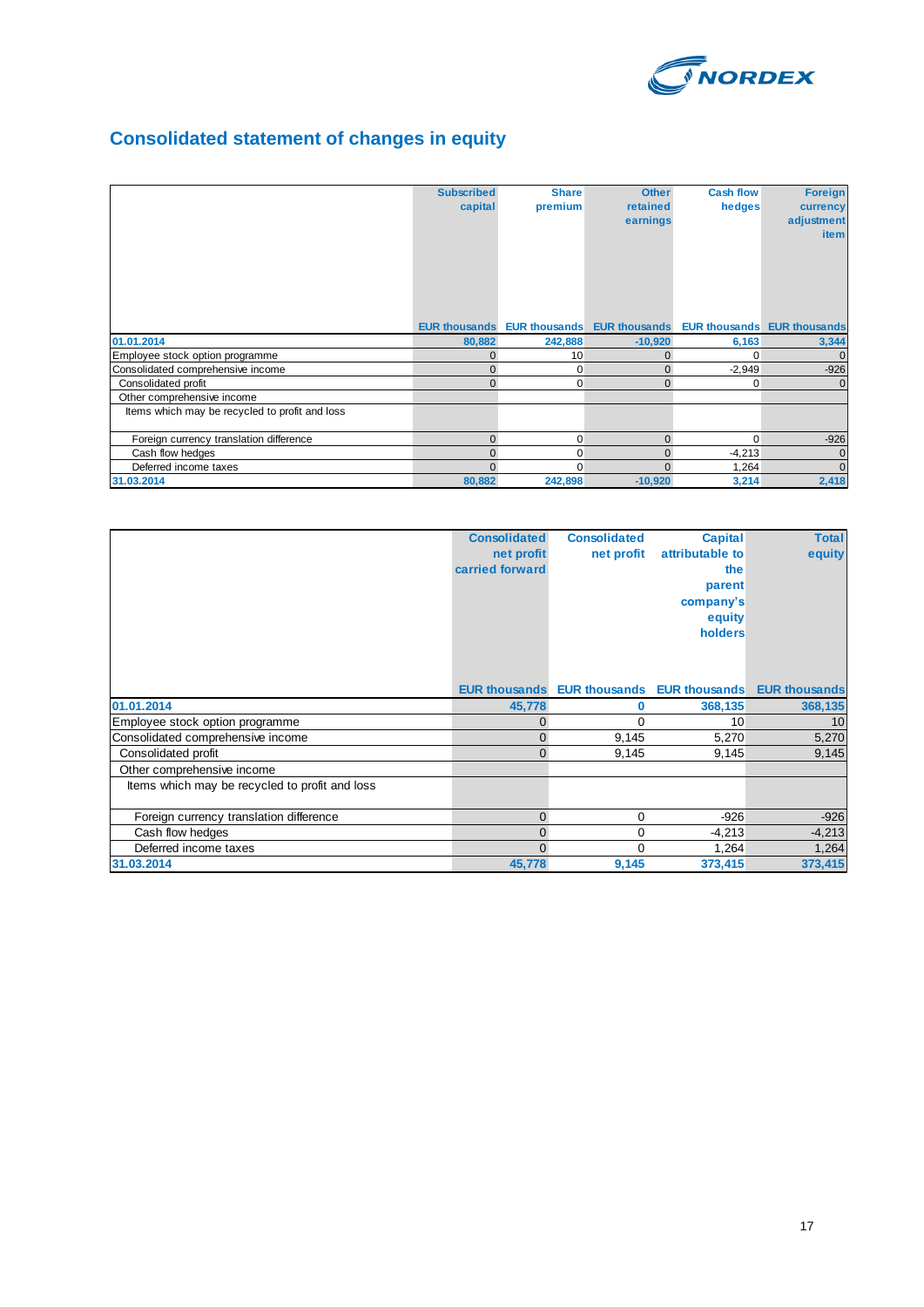

#### **Notes on the interim consolidated financial statements** as of 31 March 2015

#### **I. General**

The interim consolidated financial statements of Nordex SE and its subsidiaries for the first three months as of 31 March 2015, which have not been audited or reviewed by a statutory auditor, were prepared in accordance with the International Financial Reporting Standards (IFRS) issued by the International Accounting Standards Board (IASB) as endorsed by the European Union. In this connection, all International Financial Reporting Standards and Interpretations, particularly IAS 34 Interim Financial Reporting, binding as of 31 March 2015 were applied.

These interim financial statements must be read in conjunction with the consolidated annual financial statements for 2014. Further information on the accounting principles applied can be found in the notes to the consolidated financial statements. The consolidated financial statements for 2014 are available on the Internet at www.nordex-online.com in the Investor Relations section.

In the absence of any express reference to any changes, the recognition and measurement principles applied to the consolidated financial statements as of 31 December 2014 are also used in the interim financial statements as of 31 March 2015.

The income statement has again been prepared in accordance with the total cost method.

The business results for the first three months of 2015 are not necessarily an indication of expected results for the year as a whole. Any irregular expenses occurring in the year are only included or deferred in the interim financial report to the extent that such inclusion or deferral would also be reasonable at the end of the year.

The interim financial statements were prepared in the Group currency, i.e. the euro.

#### **II. Notes on the balance sheet**

#### Current assets

Trade receivables and future receivables from construction contracts stood at EUR 260.0 million as of 31 March 2015 (31 December 2014: EUR 185.5 million) and include impairments of EUR 2.2 million (31 December 2014: EUR 2.4 million). Of the future (gross) receivables from construction contracts of EUR 2,022.5 million (31 December 2014: EUR 1,846.0 million), prepayments received of EUR 1,827.7 million (31 December 2014: EUR 1,719.3 million) were capitalised. In addition, prepayments received of EUR 334.8 million (31 December 2014: EUR 322.0 million) were reported within other current nonfinancial liabilities.

#### Non-current assets

Changes in non-current assets are set out in the statement of changes in property, plant and equipment and intangible assets. As of 31 March 2015, capital spending was valued at EUR 16.1 million, while depreciation/amortisation expense came to EUR 12.9 million. Capital spending comprised capitalised development costs and particularly also additions to rotor blade production capacity.

Deferred income tax assets primarily comprise unused tax losses which the Company expects to be able to utilise against corporate and trade tax.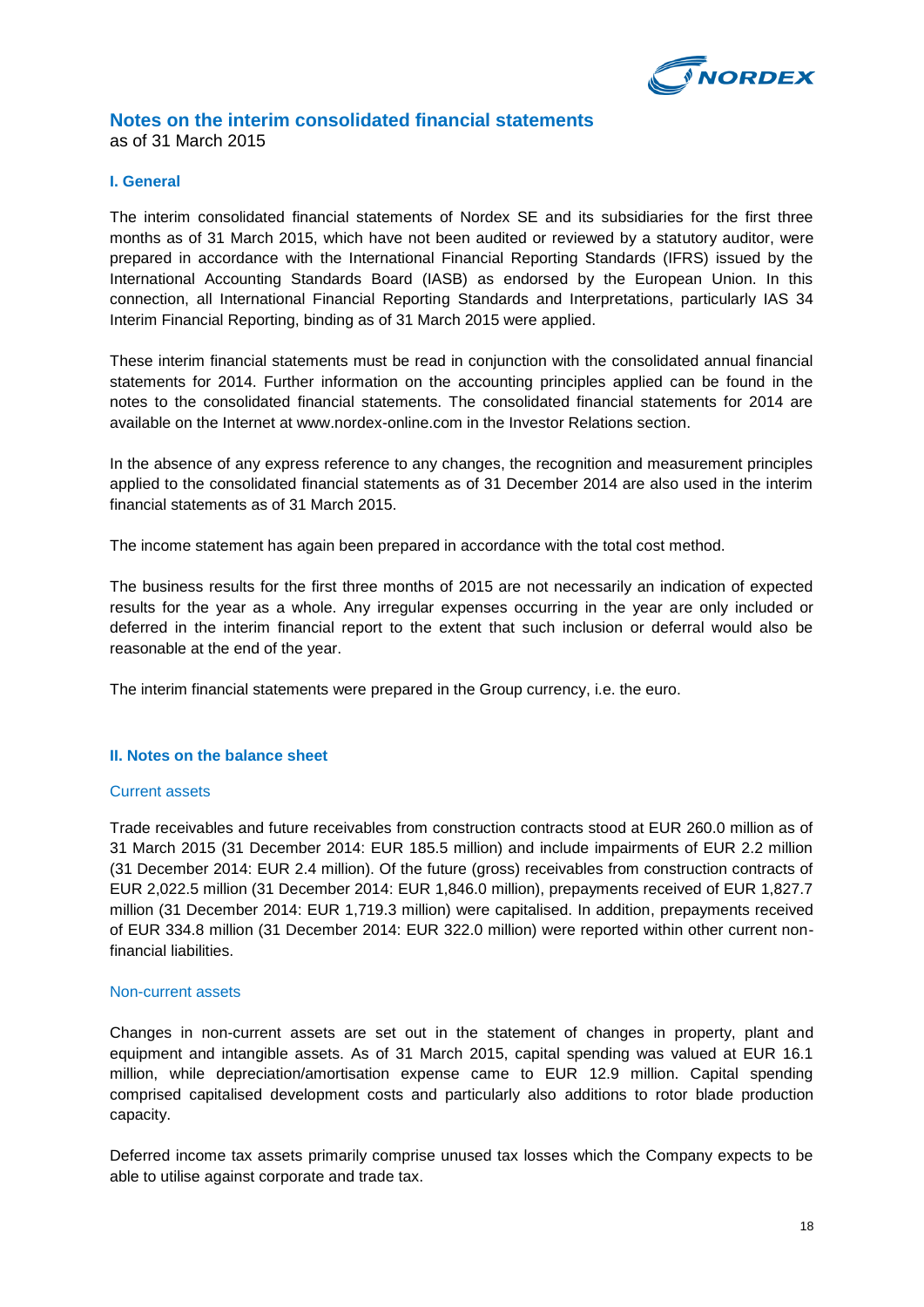

#### Statement of changes in property, plant and equipment and intangible assets

|                                                   | <b>Historical cost</b> |                                                                |                  |           |              |                               |
|---------------------------------------------------|------------------------|----------------------------------------------------------------|------------------|-----------|--------------|-------------------------------|
|                                                   | <b>Initial</b>         | <b>Additions</b>                                               | <b>Disposals</b> | Reclassi- |              | <b>Foreign Closing amount</b> |
|                                                   | amount                 |                                                                |                  | fications | currency     |                               |
|                                                   |                        |                                                                |                  |           |              |                               |
|                                                   | 01.01.2015             |                                                                |                  |           |              | 31.03.2015                    |
|                                                   | <b>EUR thousands</b>   | <b>EUR thousands EUR thousands EUR thousands EUR thousands</b> |                  |           |              | <b>EUR thousands</b>          |
| <b>Property, plant and equipment</b>              |                        |                                                                |                  |           |              |                               |
| Land and buildings                                | 75,485                 | 352                                                            | 38               | 18        | 1,900        | 77,717                        |
| Technical equipment and machinery                 | 110,568                | 3,312                                                          | 3,111            | 518       | 1.386        | 112,673                       |
| Other equipment, operating and business equipment | 58,036                 | 1,362                                                          | 3,752            | 0         | 1,083        | 56,729                        |
| Prepayments made and assets under construction    | 15,508                 | 4,069                                                          |                  | $-536$    |              | 19,043                        |
| Total property, plant and equipment               | 259,597                | 9,095                                                          | 6,901            | 0         | 4,371        | 266,162                       |
| Intangible assets                                 |                        |                                                                |                  |           |              |                               |
| Goodwill                                          | 14.461                 | $\Omega$                                                       | $\Omega$         | 0         | $\mathbf{0}$ | 14,461                        |
| Capitalised development expense                   | 148.633                | 5,869                                                          | 60               | 0         | $\Omega$     | 154,442                       |
| Other intangible assets                           | 20,200                 | 1.111                                                          | 509              | 0         | 592          | 21,394                        |
| <b>Total intangible assets</b>                    | 183,294                | 6,980                                                          | 569              | $\bf{0}$  | 592          | 190,297                       |

|                                                   |                |                  | Depreciation/amortisation |          |                                                                       | <b>Carrying amount</b> |                     |
|---------------------------------------------------|----------------|------------------|---------------------------|----------|-----------------------------------------------------------------------|------------------------|---------------------|
|                                                   | <b>Initial</b> | <b>Additions</b> | <b>Disposals</b>          |          | <b>Foreign Closing amount</b>                                         | 31.03.2015             | 31.12.2014          |
|                                                   | amount         |                  |                           | currency |                                                                       |                        |                     |
|                                                   | 01.01.2015     |                  |                           |          | 31.03.2015                                                            |                        |                     |
|                                                   |                |                  |                           |          | EUR thousands EUR thousands EUR thousands EUR thousands EUR thousands | <b>EUR thousands</b>   | <b>EUR thousand</b> |
| <b>Property, plant and equipment</b>              |                |                  |                           |          |                                                                       |                        |                     |
| Land and buildings                                | 33,007         | 670              | 19                        | 1,829    | 35,487                                                                | 42.230                 | 42,478              |
| Technical equipment and machinery                 | 52,546         | 3,913            | 3.098                     | 1.156    | 54,517                                                                | 58,156                 | 58,022              |
| Other equipment, operating and business equipment | 36,229         | 1.766            | 3,752                     | 828      | 35,071                                                                | 21.658                 | 21,807              |
| Prepayments made and assets under construction    | 1.622          |                  | C                         | 46       | 1.668                                                                 | 17.375                 | 13,886              |
| Total property, plant and equipment               | 123,404        | 6,349            | 6,869                     | 3,859    | 126,743                                                               | 139,419                | 136,193             |
| Intangible assets                                 |                |                  |                           |          |                                                                       |                        |                     |
| Goodwill                                          | 4,501          |                  |                           |          | 4,501                                                                 | 9,960                  | 9,960               |
| Capitalised development expense                   | 42.515         | 6,229            |                           |          | 48.743                                                                | 105.699                | 106,118             |
| Other intangible assets                           | 17,334         | 369              | 509                       | 589      | 17,783                                                                | 3,611                  | 2,866               |
| <b>Total intangible assets</b>                    | 64,350         | 6,598            | 510                       | 589      | 71,027                                                                | 119,270                | 118,944             |

#### Current liabilities

Current liabilities comprise trade payables of EUR 257.9 million and chiefly also prepayments received of EUR 334.8 million.

#### Non-current liabilities

Non-current liabilities chiefly comprise a corporate bond issued by Nordex SE. The bond has a fixed coupon of 6.375% p.a. and a tenor of five years expiring on 12 April 2016.

In addition, the Nordex Group has a syndicated multi-currency credit facility of EUR 550 million, which was renewed on 24 February 2014 on substantially improved terms and expires on 30 June 2017.

Collateral was provided in the form of land changes as well as pledges on assets located on the land in question. The borrowers and guarantors are Nordex SE and other main Nordex Group companies.

In addition, the Company has a long-term facility with the European Investment Bank of up to EUR 100 million to fund its research and development activities.

All facilities/loans are subject to uniform financial and non-financial covenants such as equity ratio, leverage, interest coverage and order receipts, compliance with which is confirmed in quarterly reports to the banks. The banks may only terminate the existing facilities for good cause, which includes the breach of the financial covenants.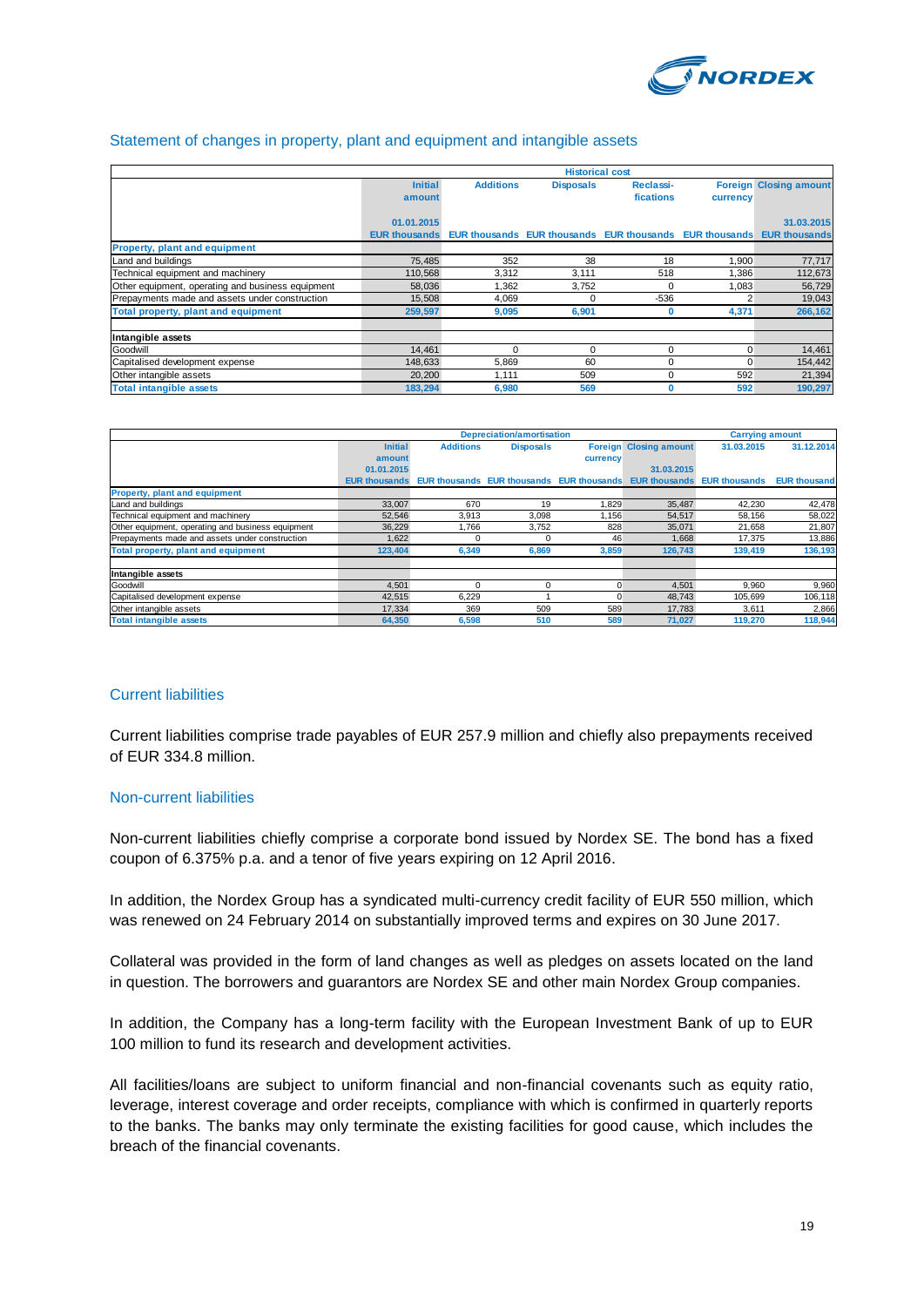

### **Equity**

Reference should be made to the Nordex Group's statement of changes in equity (see page 16) for a breakdown of changes in equity.

#### **III. Notes on the income statement**

#### **Sales**

Sales break down by region as follows:

|              | $01.01 -$          | $01.01 -$          |
|--------------|--------------------|--------------------|
|              | 31.03.2015         | 31.03.2014         |
|              | <b>EUR million</b> | <b>EUR million</b> |
| Europe       | 467.5              | 343.7              |
| America      | 28.8               | 75.5               |
| Asia         | 0.2                | 5.3                |
| <b>Total</b> | 496.5              | 424.5              |

#### Changes in inventories and other own work capitalised

Changes in inventories and other own work capitalised totalled EUR -3.6 million in the first three months of 2015 (1 January - 31 March 2014: EUR -43.2 million). In addition to a decline of EUR 9.5 million in inventories (1 January - 31 March 2014: decline of EUR 50.4 million), own work of EUR 5.9 million (1 January - 31 March 2014: EUR 7.2 million) was capitalised.

#### Other operating income

Other operating income primarily stems from insurance indemnification and compensation payments.

#### Cost of materials

The cost of materials stands at EUR 384.2 million (1 January - 31 March 2014: EUR 289.7 million) and comprises the cost of raw materials and supplies and the cost of services bought.

The cost of raw materials and supplies chiefly includes the cost of components and energy. The cost of services bought includes external freight, order provisions, commission and externally sourced order-handling services.

#### Staff costs

Personnel expenses came to EUR 44.8 million in the first three months of 2015, up from EUR 38.6 million in the same period of the previous year. Personnel numbers rose by 281 over the same period in the previous year from 2,700 to 2,981 as of 31 March 2015. This increase arose almost solely in the operational areas.

#### Other operating expenses

Other operating expenses mainly break down into expenses for travel, rents, external services, repairs and maintenance as well as legal and consulting services.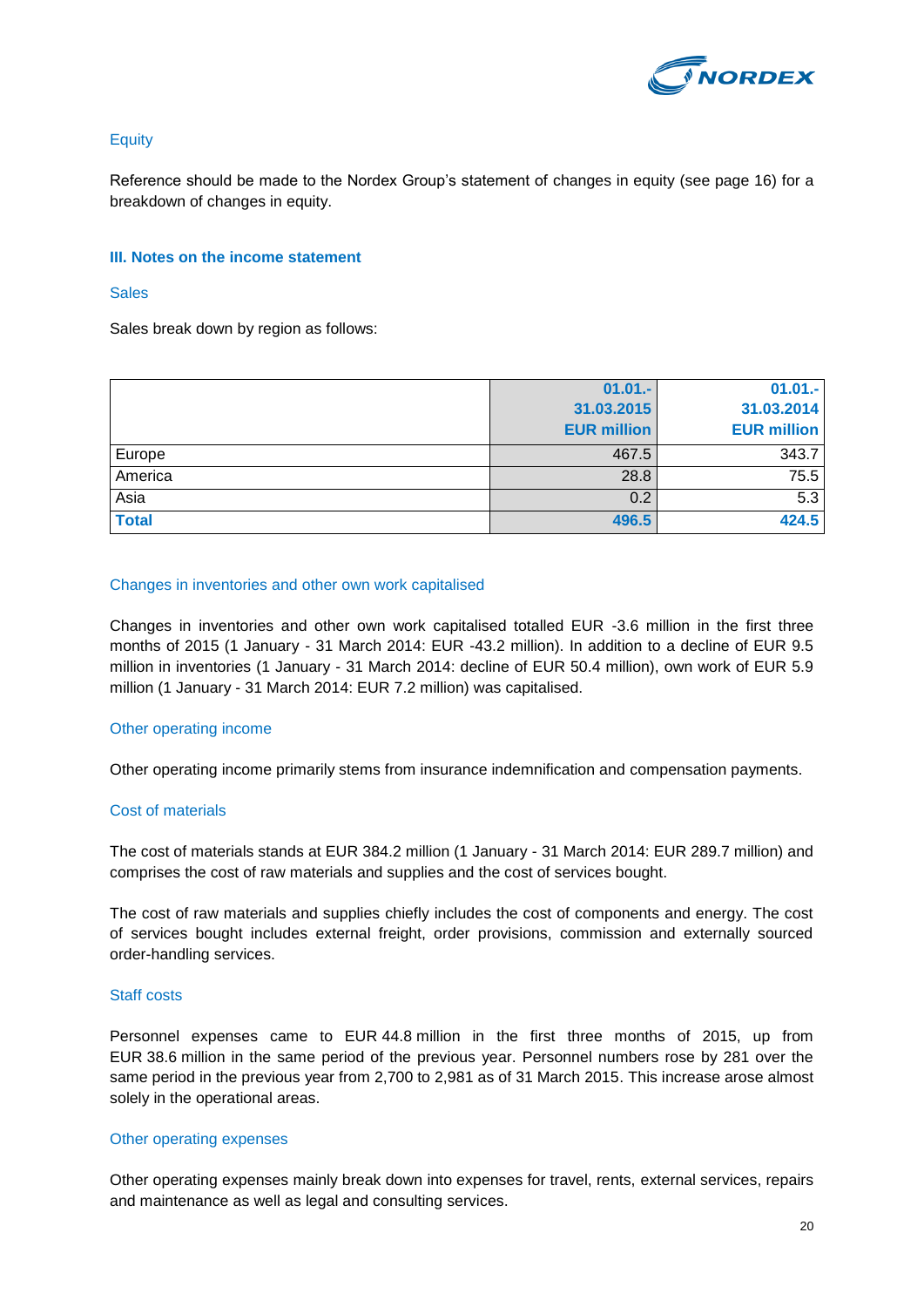

#### **IV. Related parties disclosures**

Jan Klatten, a member of Nordex SE's Supervisory Board holds a 40% share of the Polish wind farm company C&C Wind Sp. z o.o. via momentum infra 1 GmbH; the Nordex Group also holds a 40% share in this company via Nordex Windpark Beteiligung GmbH. The majority of the shares in momentum infra 1 GmbH, of which Mr. Klatten is also managing director, are held by momentumcapital Verwaltungsgesellschaft mbH. The share was acquired by momentum infra 1 GmbH in a market-wide tender process. Accordingly, a potential conflict of interests can be ruled out. As in the previous year, there were no business transactions with Mr. Klatten or momentum infra 1 GmbH.

In addition, the Nordex Group holds a 75% interest in natcon7 GmbH via Nordex SE. Accordingly, natcon7 GmbH is a non-consolidated affiliated company.

| <b>Related parties</b> | <b>Amount</b><br>concerned | <b>Amount</b><br>concerned | <b>Outstanding</b><br><b>balances</b>           | <b>Outstanding</b><br>balances                  |
|------------------------|----------------------------|----------------------------|-------------------------------------------------|-------------------------------------------------|
|                        |                            |                            | <b>Receivables</b><br>(+)/<br>liabilities $(-)$ | <b>Receivables</b><br>(+)/<br>liabilities $(-)$ |
|                        | $01.01. -$<br>31.03.2015   | $01.01. -$<br>31.03.2014   | 31.03.2015                                      | 31.03.2014                                      |
|                        | <b>EUR thousand</b>        | <b>EUR thousand</b>        | <b>EUR thousand</b>                             | <b>EUR thousand</b>                             |
| natcon7 GmbH           | 1,264                      | 1,267                      | $-2.619$                                        | $-1,654$                                        |

The transactions executed are set out in the following table.

Other than this, there were not material transactions with related parties.

#### **V. Segment report**

The Nordex Group is engaged in the development, production, servicing and marketing of wind power systems. In addition to development and production, it provides preliminary project development services to support marketing, acquires rights and creates the infrastructure required to construct wind power systems at suitable locations. The Nordex Group is essentially a single-product company.

Segment reporting follows the internal reports submitted to the chief operating decision maker. Nordex SE's Management Board has been identified as the chief operating decision maker. Three reportable segments which are based on the geographic markets and managed separately have been designated. Nordex SE operates solely as a holding company and can therefore not be allocated to any of the three segments.

Internal reporting is based on the accounting policies applied to the consolidated financial statements. Segment sales comprise sales with third parties (external sales) as well as internal sales between the individual regions (internal sales). The prices of deliveries between the individual segments are determined on an arm's length basis. External sales are assigned in accordance with the sales destination. Segment earnings are consolidated on the basis of external sales. The following table reconciles segment earnings with earnings before interest and taxes (EBIT) and segment assets with consolidated assets.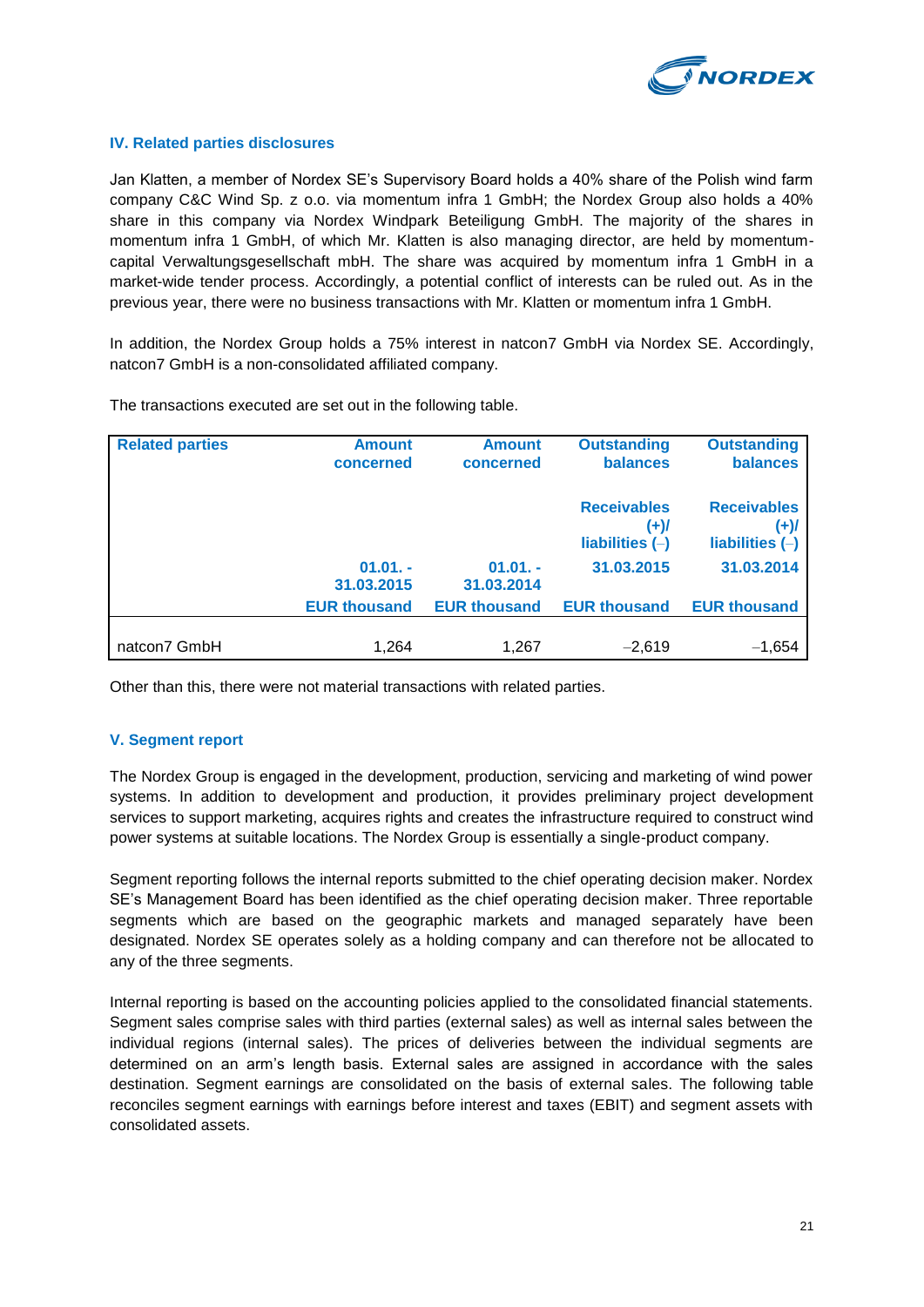

#### Group segment report

|                                                                    | <b>Europe</b> |          | Asia                                                                                       |          | <b>America</b> |                 |
|--------------------------------------------------------------------|---------------|----------|--------------------------------------------------------------------------------------------|----------|----------------|-----------------|
|                                                                    | Q1/2015       | Q1/2014  | Q1/2015                                                                                    | Q1/2014  | Q1/2015        | Q1/2014         |
|                                                                    |               |          | <b>EUR thousands EUR thousands EUR thousands EUR thousands EUR thousands EUR thousands</b> |          |                |                 |
| <b>Sales</b>                                                       | 474.516       | 382.268  | 221                                                                                        | 5.265    | 28.835         | 75,525          |
| Depreciation/amortisation                                          | $-12.469$     | $-8.406$ | $-41$                                                                                      | -43      | $-213$         | $-352$          |
| Interest income                                                    | 315           | 232      | 47                                                                                         | 50       |                |                 |
| Interest expenses                                                  | $-2,306$      | $-3.710$ |                                                                                            |          |                | $-269$          |
| Income taxes                                                       | $-2.375$      | $-3.831$ | $-156$                                                                                     | $-376$   | $-150$         | $-834$          |
| Earnings before interest and taxes (EBIT); segment earnings        | 37.372        | 15.989   | 968                                                                                        | $-1.403$ | $-4,259$       | 10,509          |
| Investments in property, plant and equipment and intangible assets | 15.679        | 13.063   |                                                                                            |          |                | 13 <sup>1</sup> |
| Cash and cash equivalents                                          | 42,995        | 43,890   | 13.218                                                                                     | 7,631    | 24,515         | 25,153          |

|                                                                    | <b>Central units</b> |          | <b>Consolidation</b>                                                                |           |           | <b>Group total</b> |
|--------------------------------------------------------------------|----------------------|----------|-------------------------------------------------------------------------------------|-----------|-----------|--------------------|
|                                                                    | Q1/2015              | Q1/2014  | Q1/2015                                                                             | Q1/2014   | Q1/2015   | Q1/2014            |
|                                                                    |                      |          | EUR thousands EUR thousands EUR thousands EUR thousands EUR thousands EUR thousands |           |           |                    |
| <b>Sales</b>                                                       |                      |          | $-7,083$                                                                            | $-38.572$ | 496.489   | 424,486            |
| Depreciation/amortisation                                          | $-224$               | $-387$   |                                                                                     |           | $-12,947$ | $-9,188$           |
| Interest income                                                    | 836                  | .143     | $-640$                                                                              | $-975$    | 559       | 451                |
| Interest expenses                                                  | $-3.007$             | $-5.310$ | 640                                                                                 | 975       | $-4.674$  | $-8,314$           |
| Income taxes                                                       | $-3.205$             | .090     |                                                                                     |           | $-5.886$  | $-3,951$           |
| Earnings before interest and taxes (EBIT); segment earnings        | $-4.563$             | $-3.187$ | $-4.744$                                                                            | $-791$    | 24.774    | 21,117             |
| Investments in property, plant and equipment and intangible assets | 394                  | 21       |                                                                                     |           | 16.075    | 13,099             |
| Cash and cash equivalents                                          | 254.517              | 268.022  |                                                                                     |           | 335,245   | 344,696            |

The business units Nordex Pakistan (Private) Ltd., Nordex Singapore Equipment Private Ltd. and Nordex Singapore Service Private Ltd. are assigned to the Europe segment as of 2015; the figures for the previous year have been adjusted accordingly.

Hamburg, May 2015

Management Board Management Board Management Board (CEO)

Chairman of the Member of the Member of the

Wh.

Dr. J. Zeschky L. Krogsgaard B. Schäferbarthold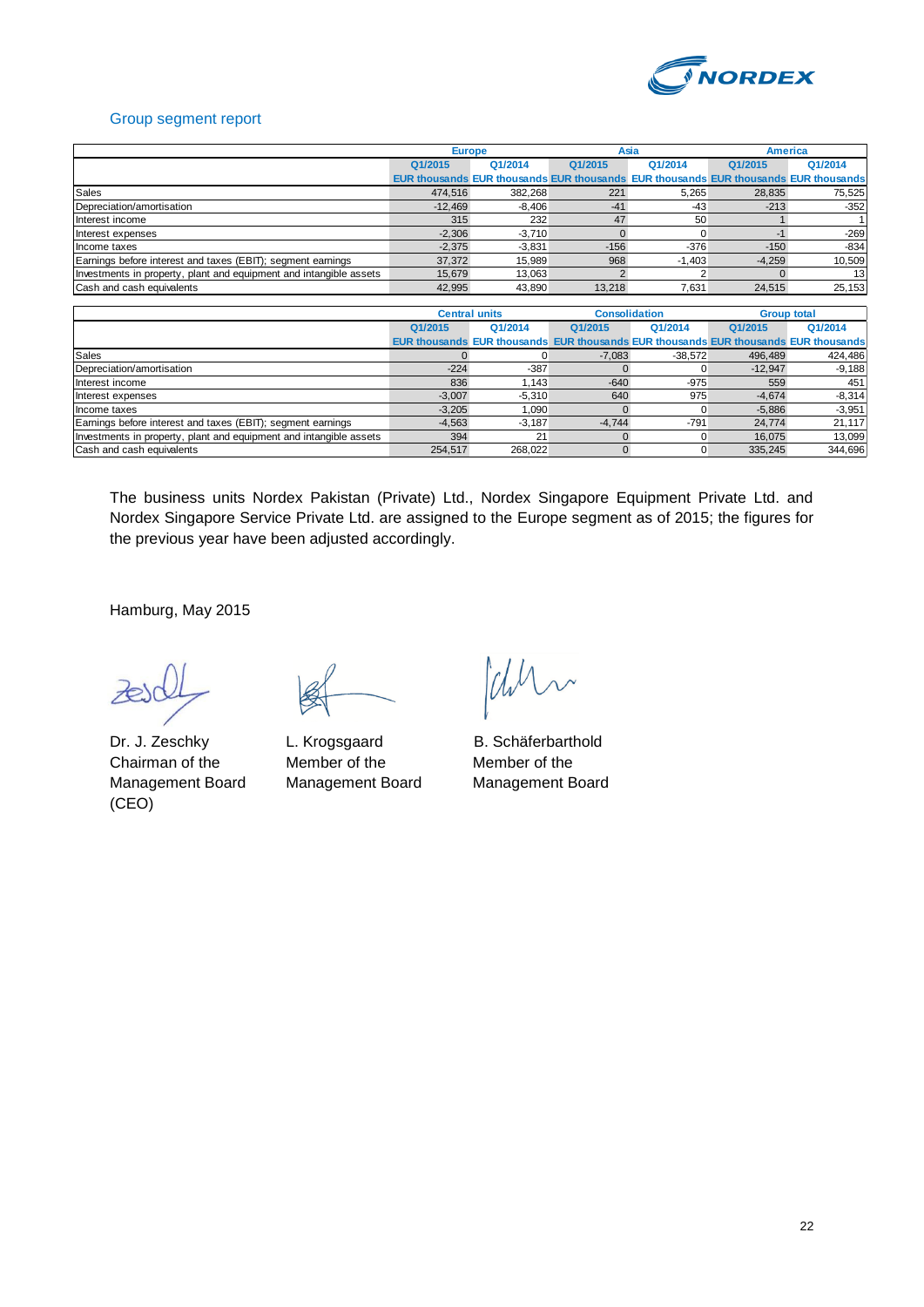

## **Shares held by members of the Supervisory Board and the Management Board**

As of 31 March 2015, the following members of the Supervisory Board and the Management Board held Nordex shares.

| <b>Name</b>          | <b>Position</b>          | <b>Shares</b>                                   |
|----------------------|--------------------------|-------------------------------------------------|
|                      |                          |                                                 |
| Dr. Wolfgang Ziebart | Chairman of the          | 10,000 held directly                            |
|                      | <b>Supervisory Board</b> |                                                 |
| Jan Klatten          | <b>Supervisory Board</b> | 18,482,000 held via a share in momentum-capital |
|                      |                          | Vermögensverwaltungsgesellschaft mbH and Ventus |
|                      |                          | Venture Fund GmbH & Co. Beteiligungs KG         |

75,000 Nordex SE stock options have been granted to members of the Management Board.